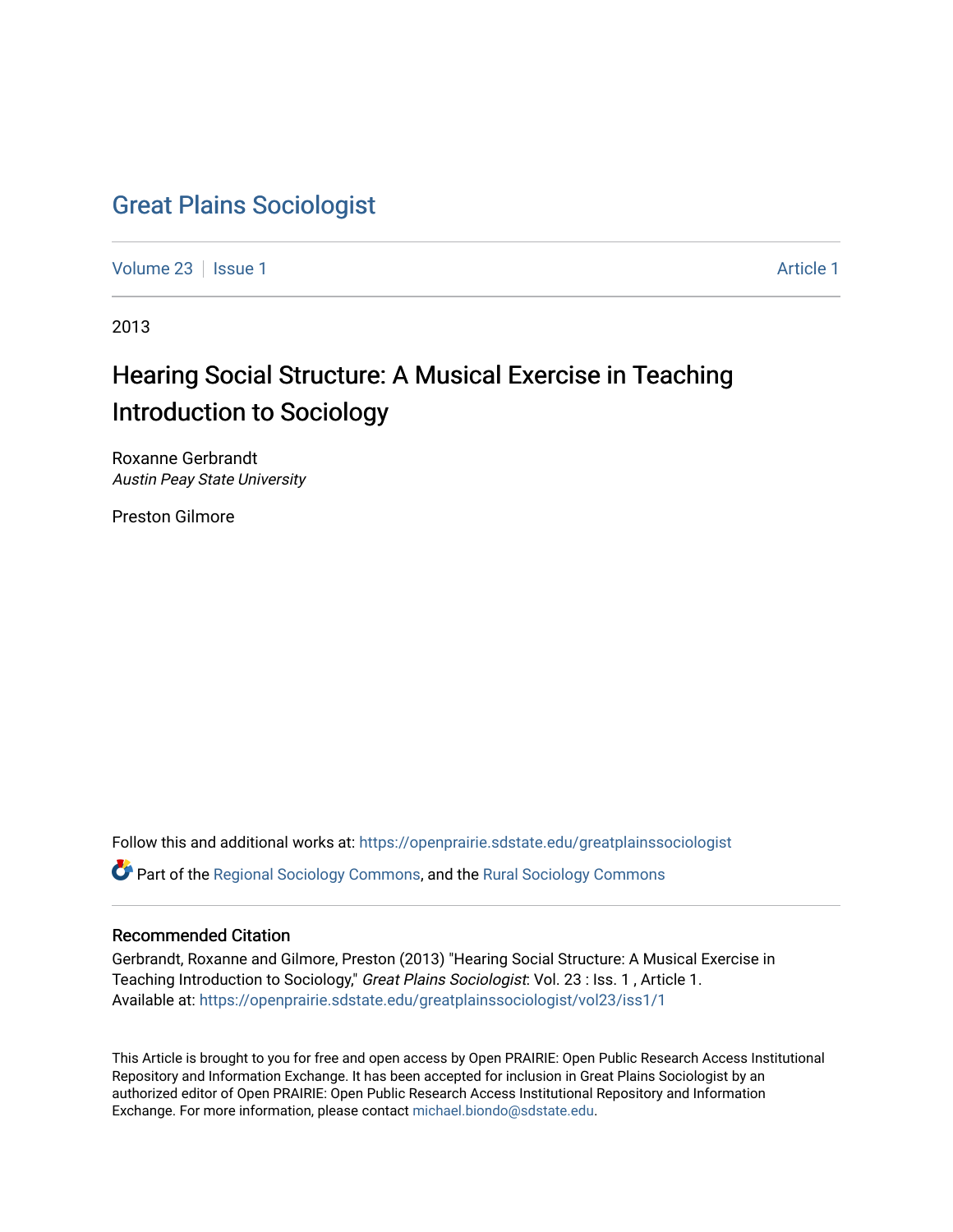# Hearing Social Structure: A Musical Exercise in Teaching Introduction to Sociology



Roxanne Gerbrandt<sup>∗</sup> Preston Gilmore

Abstract This article details employing music as a pedagogical tool to enable introductory students to relate personal experiences to larger social structures such as class, race, and gender through a creative yet rigorous exercise. The authors review earlier uses of music in the classroom, and expand on that framework, adding a number of crucial elements. The exercise includes the selection of a song by students, then a review of the sociological frameworks influencing the song, culminating in a formal research paper to enhance critical thinking and a presentation where students educate their classmates. The exercise enables the popularity of music to act as biographical proxy for students, allowing them to broach sociological topics that might be personally relevant through the medium of the song. The authors utilize two different assessment measures of student learning and their employment in relation to the objectives. The article further discusses the assignment's limitations and concludes by assessing the effectiveness of this exercise.

## INTRODUCTION

 $\overline{a}$ 

As many instructors who have taught an Introduction to Sociology course can attest, persuading students to abandon individual explanations for complex social phenomena so that they might better understand the complicated relations between social structures and lived experiences can be an arduous task. The individualistic interpretations offered by many introductory students veil structural constraints. It often does not occur to them that forces and

<sup>∗</sup> Roxanne Gerbrandt, Department of Sociology, Austin Peay State University, P.O. Box 4566, Clarksville, TN 37044; e-mail: [gerbrandtr@apsu.edu](mailto:gerbrandtr@apsu.edu)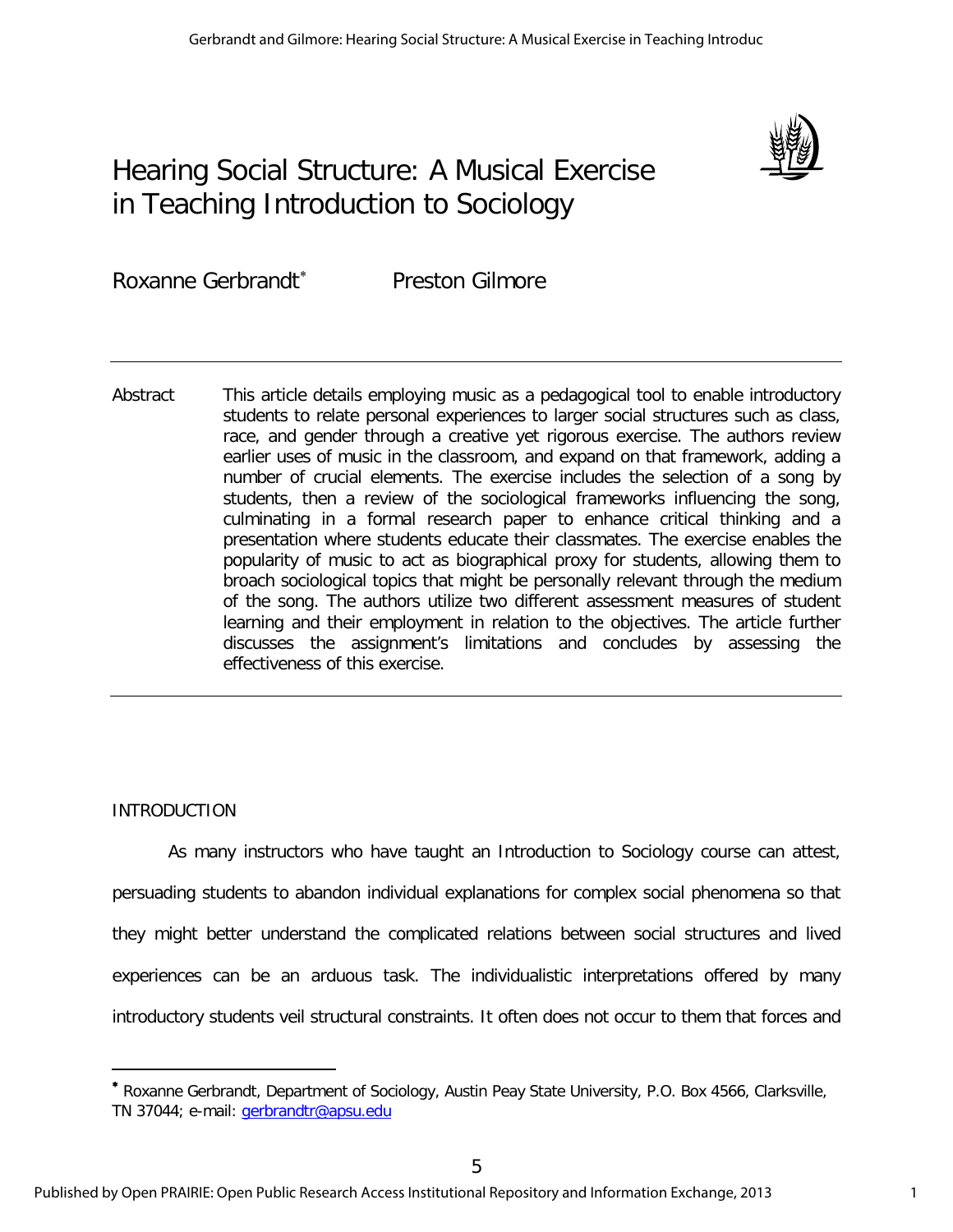social relations beyond their immediate control are influencing the content of their experiences and consciousness in ways that may not be readily apparent.

In order to overcome this common problem, we introduce a lively but rigorous classroom exercise entitled Hearing Social Structure. We present our findings on students' increased awareness of social structure from this term-long exercise used in two Introduction to Sociology courses. The assignment begins with students choosing a song that they feel speaks to them, then researching the social structures that might have impacted the views expressed in the song. Students are prompted to develop critical thinking skills through the writing of a formal research paper, and share their analysis with their peers in the form of a multimedia presentation. The intent of this exercise is to leverage the popularity of music by incorporating it in a learning environment, and employ that music to expand student's personal understanding to a larger social structural context, particularly the basic sociological concepts of race, class and gender. In detailing this exercise we argue that the sociological imagination can be stimulated through a cooperative pedagogy (here defined as the inclusion of students sharing in the teaching role and exemplified by the peer-oriented presentations). This exercise encourages students to deconstruct individualized explanations of their everyday experiences, allowing them to discover relationships between biographies and social structures. These relationships are also placed within historical context through the use of music from differing eras, focused research, and taking on the role of teacher to elucidate sociological concepts for their peers.

To evaluate the success of the exercise, we utilize two different measures of analysis. First, we employ a questionnaire to capture student responses at the end of the exercise. The questionnaire consists of two parts: a fixed-response section, designed to provide a 1 to 5 rating response on specific themes relevant to our goals, and an open-ended question section, enabling the authors to capture emergent themes and concepts that might otherwise be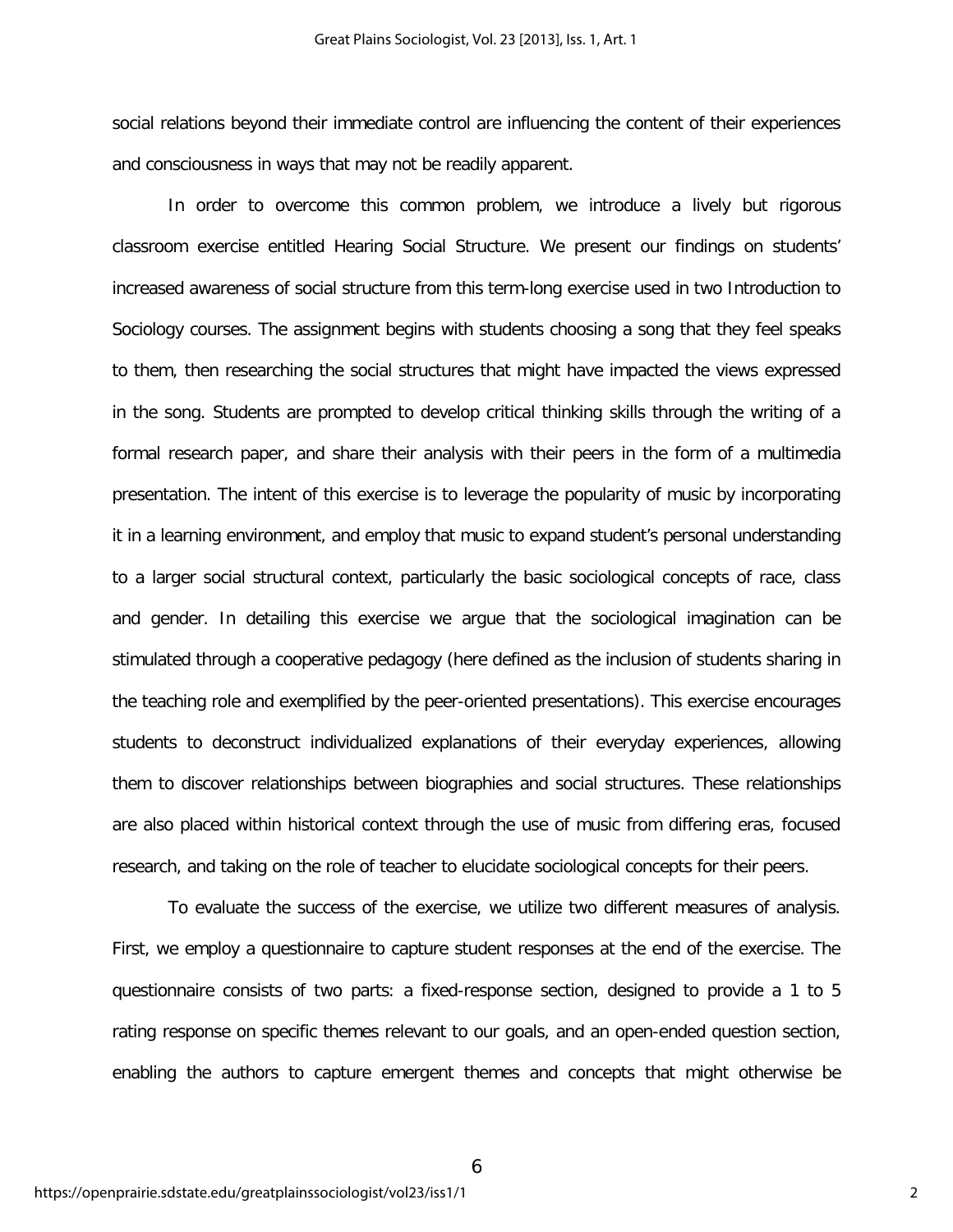#### Gerbrandt and Gilmore: Hearing Social Structure: A Musical Exercise in Teaching Introduc

missed. Secondly, we evaluate students' test scores as another measure of the exercise's efficacy, and further judge the ability of this exercise to reach our stated purposes.

## USING MUSIC AS A LEARNING TOOL

The merits of using music as a tool to teach sociology have been demonstrated by numerous researchers for decades. In one of the earliest published examples, Elterman (1983) chose six songs from the time period ranging from 1930 to the early 1960s to teach the topic of social class. After the publication of Elterman's article, other documented examples of music used as an instructional device to facilitate student learning in the sociology classroom appear. Walczak and Reuter (1994) commissioned popular music "song lyric packets" and had classes listen to musical selections from a discography. Homework assignments asked questions regarding song lyrics to be turned in at the next class meeting. The authors noted retrospectively that this technique could be improved by allowing students to choose the music (Walczak and Reuter 1994). Martinez (1994, 1995, and 1998) prescribed music as a pedagogical tool for teaching a variety of courses and demonstrated its success in enhancing class discussion and illustrating concepts and theories. Ahlkvist (1999) had students in introductory courses perform cultural analyses of heavy metal music from the late 1960s through the 1990s, including associated album images and artwork. Ahlkvist (2001) also used similar techniques to teach classical sociological theory in introductory courses with music from the 1970s including Yes, Pink Floyd, and Emerson Lake and Palmer (ELP). While this technique was successful, Ahlkvist (2001:481) commented that, "A more ambitious extension of the technique might include the use of popular music that emerged in the aftermath of progressive rock." Albers and Bach (2003) utilized more contemporary rock music; however, their application involved playing relevant songs prior to the beginning of class as a way to humanize the instructors and to encourage critical thinking and participation.

Published by Open PRAIRIE: Open Public Research Access Institutional Repository and Information Exchange, 2013

7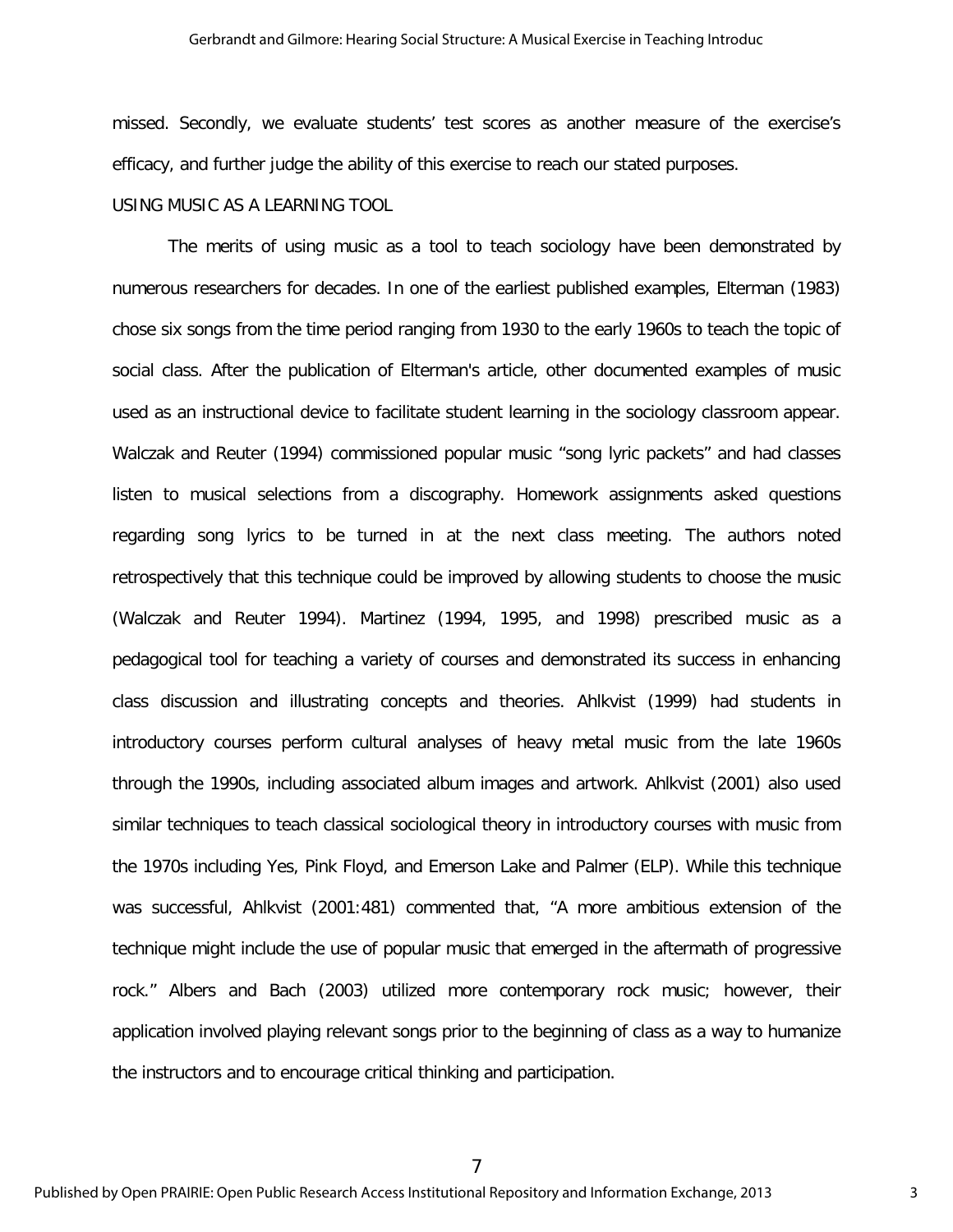Muschert (2006) extended the use of music in the classroom by offering the opportunity for students to pick and analyze music that was more familiar to them. The effectiveness of this approach in advancing course goals was substantiated with student responses indicating that the technique was overwhelmingly well received and greatly enhanced rapport among students. Muschert (2006) applied the technique of using music to teach sociology in a senior level course on juvenile delinquency and thus was able to have each student present a song of their choosing at the start of each class throughout the semester. They were also asked to turn in a brief account that simply explained their musical selection (Muschert 2006).

## GOALS, DEVELOPMENT, AND DETAILS OF EXERCISE

We started working on this project together, a professor and a senior sociology student, at a mid-sized university in the southern region of the United States. Class size for our Introduction to Sociology classes is normally 33 to 36 students. Our intent in developing this assignment was to construct an exercise for use in Introduction to Sociology classes that would unite the themes of the course throughout the semester and supplement traditional instruction, while allowing the students to exercise their creativity and maintain a high level of engagement in the class.

As stated earlier, our main objective was focused on the area of improving student's understanding of social structure and the basic social issues of race, class and gender. In particular, we were looking for an exercise that would enable students to bridge the gap between their own experiences and a more sociological approach to understanding the world. In short, our goal was to develop an exercise that would do more than entertain: our primary purpose was to create and implement an exercise that would cultivate the comprehension of social structure; the challenging core of developing the sociological imagination (Mills 1959).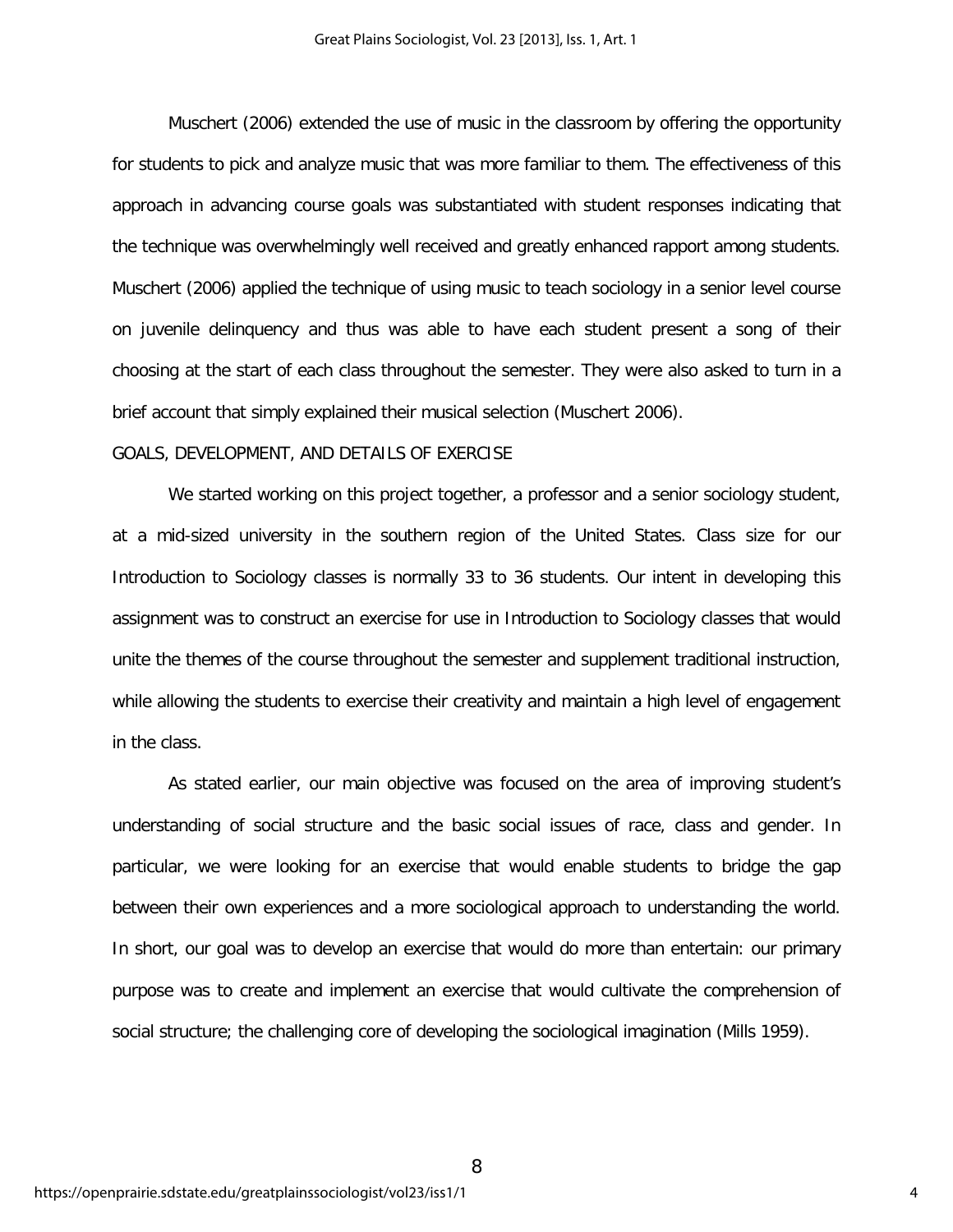Another important objective of the assignment was to prompt students to increase the quality of communication between themselves and the instructor and with their peers. The instructor has made one-on-one time with students a pedagogical goal for more than a decade. However, mandating additional interaction between the instructor and students does not guarantee that the communication will improve. Likewise, requiring group interaction does not necessarily improve the quality of student-to-student communication. In searching for a solution to this goal, the authors have noticed that quality of communication seems to be closely tied to the elements of creativity and personal expression. In other words, we hypothesized that by allowing the students some say in the choices made for the exercise (such as choosing which song and sociological issues to explore), it would enhance the communication process as well.

Increasing the quality of communication between students is also of particular importance in a university such as ours where our student body is racially diverse and enrolls a large number of non-traditional students. Discussions about inequalities, particularly race inequality, have occasionally triggered defensive posturing among some students, resulting in a nonproductive atmosphere. Rather than skirting these issues, we spent time deliberating how to help students from various backgrounds connect to different perspectives while minimizing reactive elements. In noticing that many students' musical tastes seemed to cross racial barriers that were not ordinarily breached, and knowing that the sharing of music has the ability to nurture symbolic rapport (Ridgeway 1976), we developed the idea of using music as a biographical proxy, where students could share something of themselves with the rest of the class in a nonthreatening way. Student's musical selections effectively stood-in for their personal experiences. This proxy effect became an important element of the exercise because as students shared a song that was meaningful but not necessarily directly experienced by the student, the risk of direct personal disclosure could be diffused.

9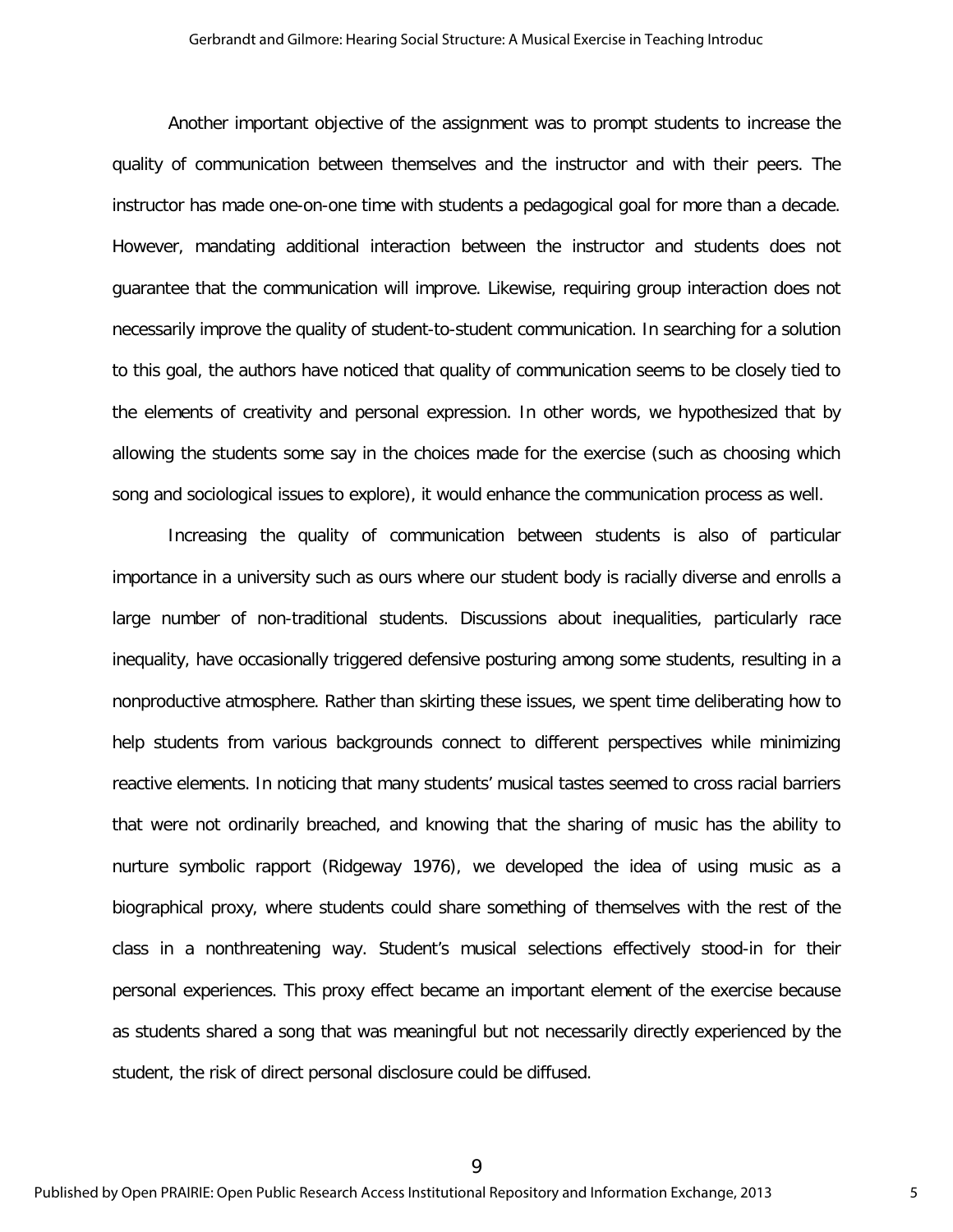The third objective of this assignment was to develop and enhance the students' critical thinking skills. As the level of input from media and other sources seems to expand exponentially, it becomes more important that, as instructors, we highlight and encourage critical thinking skills in our interactions with students. To this end, Mayer (1986:251) states that, "The key to developing critical thinking lies in creating conditions for participation rather than passivity, and in providing opportunities for emotional engagement with the materials." Having music as a vehicle for that emotional engagement, and requiring students to "teach" their choice of song through a presentation and discussing how that song is linked to a larger social structural issue provided both elements necessary to further a critical thinking environment.<sup>1</sup>

## Instructional Elements

 $\overline{a}$ 

The first step of the exercise required students to choose a song that symbolized a challenge, problem, or concern of everyday life. They were given both written and verbal instructions on how to find and analyze a song in which the song lyrics also held personal meaning. Students were encouraged to follow up on core lecture and reading material by considering songs that addressed a primary social issue such as race, class, and gender inequality. Students were allowed to use any song that they wished, providing that the song meant something to them on a personal level, so that they could if desired inject some of their own personal biographies. The instructor explained that the song choice made would ultimately lead to an in-class presentation intended to strengthen the comprehension of sociological issues

 $1$  For actual examples of the exercise instructions and associated analysis tools, refer to Appendices A – C, where the assignment handout, post-assignment survey and grading rubric are reproduced in full.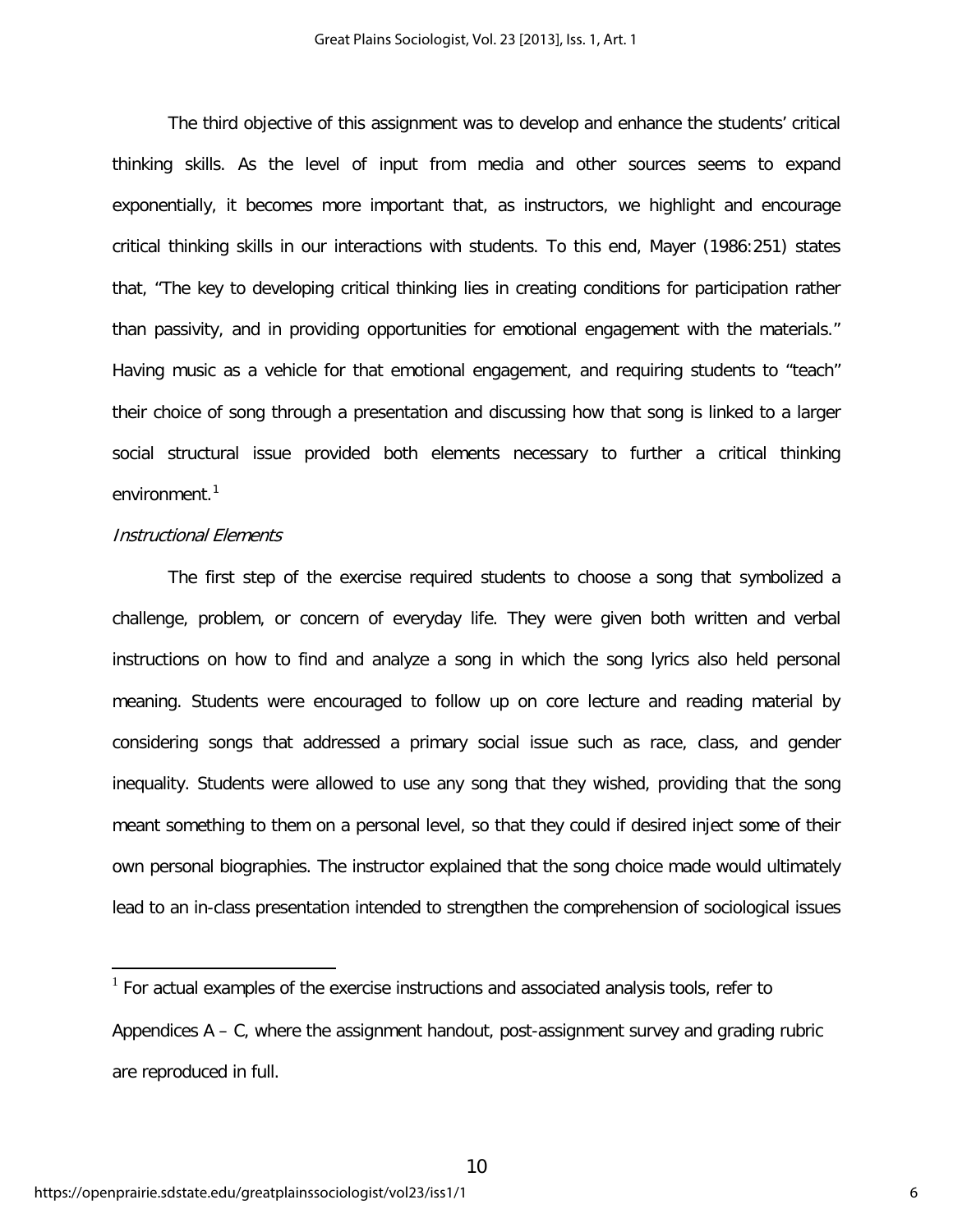for the entire class. Students could work alone on this exercise but also had the option to work in pairs.

The analysis of the song began the research process of the exercise. After choosing their song, students were directed to meet with the professor during the first five weeks of the term, presenting their song choice and explaining the social issue it represented to them. After brief instruction on how to conduct journal searches, they were encouraged to use academic sources, including their textbook, to research their focus topic. This is the point where personalized attention in the form of a scheduled face to face meeting was crucial. During the meeting more specific guidance could be provided, therefore increasing the likelihood that each student recognized their main topic before the research process began.

Writing up their findings was another important element of the assignment. We included a requirement of a four to five page research paper, complete with citations and other hallmarks of formal research. For this paper, each student needed to summarize their topic and explain the links between their musical selection and the social structure or issue they were focused on. We believed that a formal written assignment would also aid in the development of the critical thinking that is necessary for the successful completion of this exercise. As Grauerholz (1999:310) notes, "Writing is one of the most important and useful pedagogical tools available to instructors to help students achieve a variety of goals central to sociological instruction, including critical thinking and the development of students' sociological imaginations." Earlier incarnations of the assignment did not include the written research component and subsequently lacked the rigor that a fully developed research paper added. By including the research paper, the individual elements of the exercise complemented one another, producing a more complete learning experience for the students. Finally, it was essential that once the paper was completed, students were required to deliver the paper for

11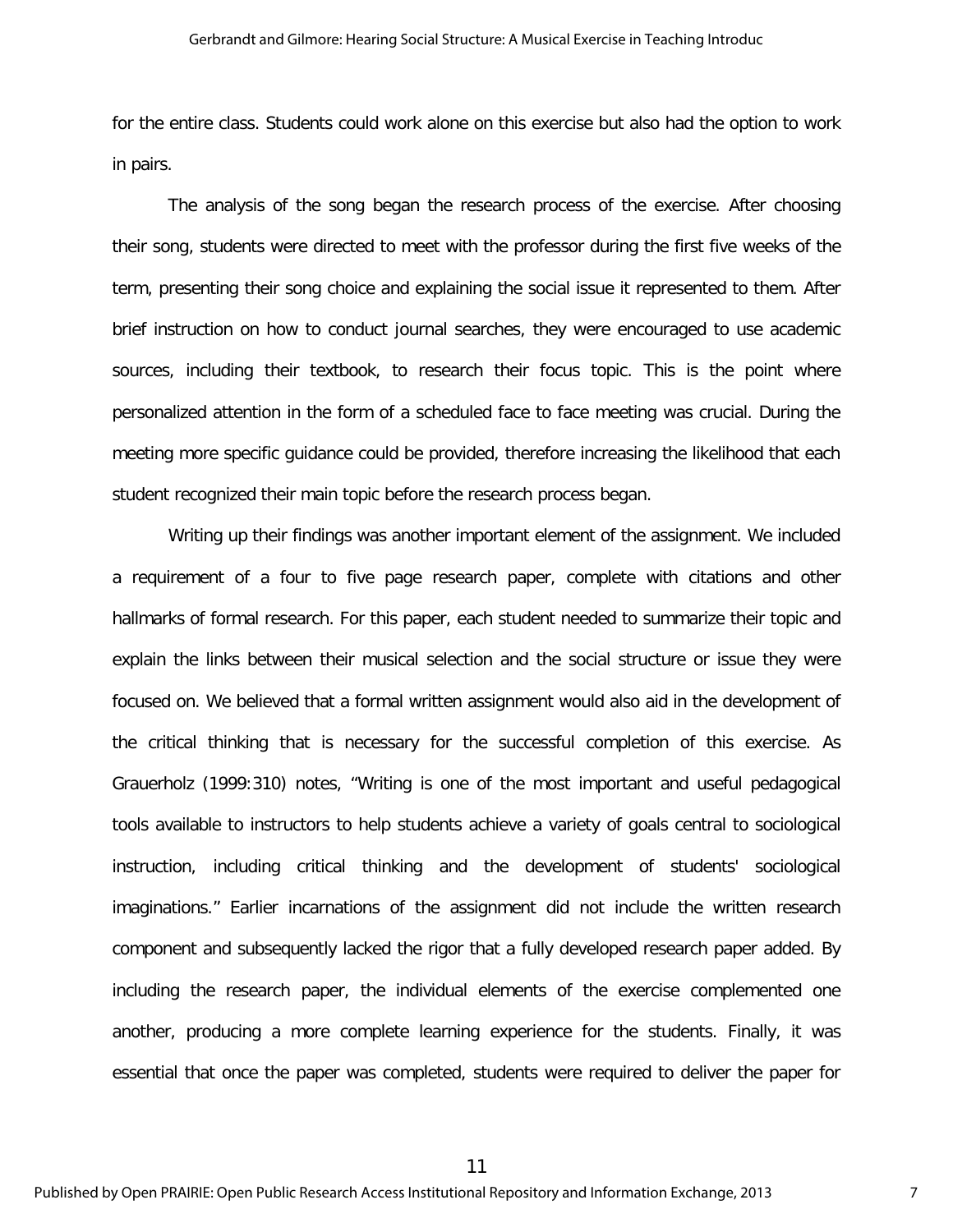final approval either via email or an additional face to face meeting before they were allowed to lead the class presentation. This gave the professor one more opportunity to offer guidance and encouragement, and verify that each presentation would be as factually accurate and instructive as possible.

Students then reserved a 15 minute instructional period during the last three weeks of the term to play their song and teach their results to the rest of the class. On their reserved date, each student or pair of students played a selected song (and accompanying music video if applicable), presented the lyrics to the song on a separate printed sheet or on screen, and gave a presentation to the class on the concepts and issues explored in the paper. The presentations, using audio, video, and other presentation aides, were limited to approximately ten minutes each. Students were asked to prepare for an additional five minutes allocated for discussion and response to questions from the class. This schedule usually allowed at least three student presentations per 55 minute class period, which accommodated a 36 student class within a three week window when about half of the students' research, writing, and presentations were done in pairs. The use of currently available presentation aides such as audio, the song's video (typically available online), overhead slide presentations, and other aides enhanced the presentation process, allowing students to become quite sophisticated in their presentations.

In summary, our intent was to design an assignment consisting of a live "teaching" presentation as well as a paper, with the objectives of challenging students to link their personal connection or biography to the larger social structures or issues, improve communication about those issues in the classroom between each other and the instructor, and enhance their critical thinking skills along the way.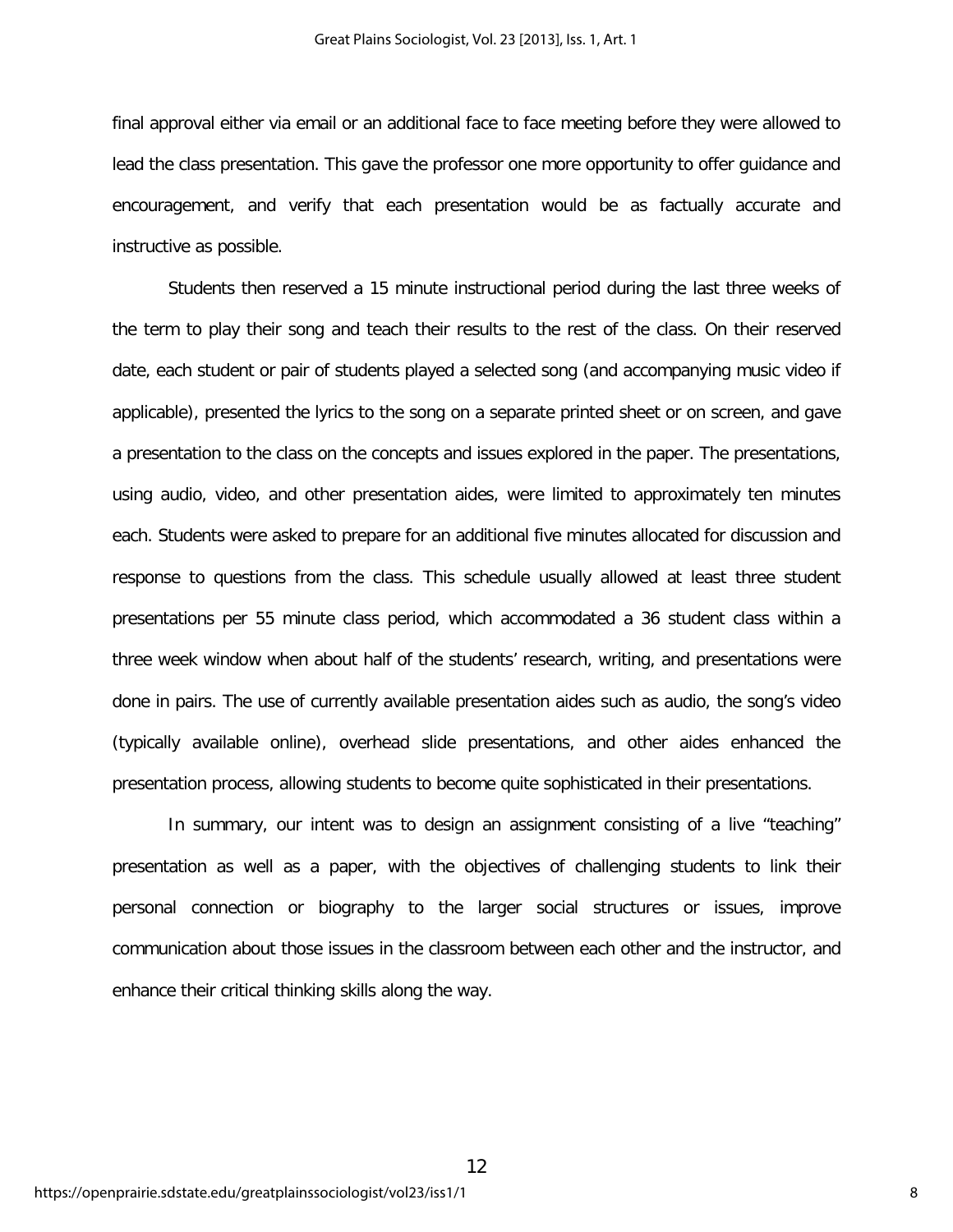## EVALUATING THE APPROACH

In any learning exercise it is important to be able to gauge the efficacy of the outcomes, to ascertain whether the exercise is having the desired effect. We concur with Appling, Naumann, & Berk (2001) that the use of multiple sources in judging effectiveness (in this case the efficacy of a particular assignment within a class) is generally more accurate than a model using only a single source. By employing diverse measures of effectiveness, our goal was to minimize those biases inherent within each measure, while enhancing the accuracy of overall effectiveness measurement (Berk 2005).

We employed two tools in assessing this exercise. The first measure was a student survey, used to gain insight into the students' perspectives on the exercise and how it may have added to their understanding, comprehension and development of critical thinking. The second tool employed was an outcome measure of learning using examination scores, and the measurement of change that was evidenced by comparing student test results of comprehension-oriented questions both before and after the assignment was completed.

The university's Institutional Review Board granted us permission to solicit feedback from two sections of Introduction to Sociology at the end of the term during which this teaching exercise was implemented. The surveys were anonymous and voluntary and neither of the authors was present while the surveys were being administered. Student feedback was solicited through a two part evaluation, which included both a fixed response section and an open-ended questionnaire (see Appendix B for complete derivation). Students were asked to respond to questions regarding the effectiveness of the music project. In the first section, 34 students were registered and 24 responded to the survey. The second section had 36 students registered and 27 responded to the survey. The overall response rate for both sections was 72.9 percent.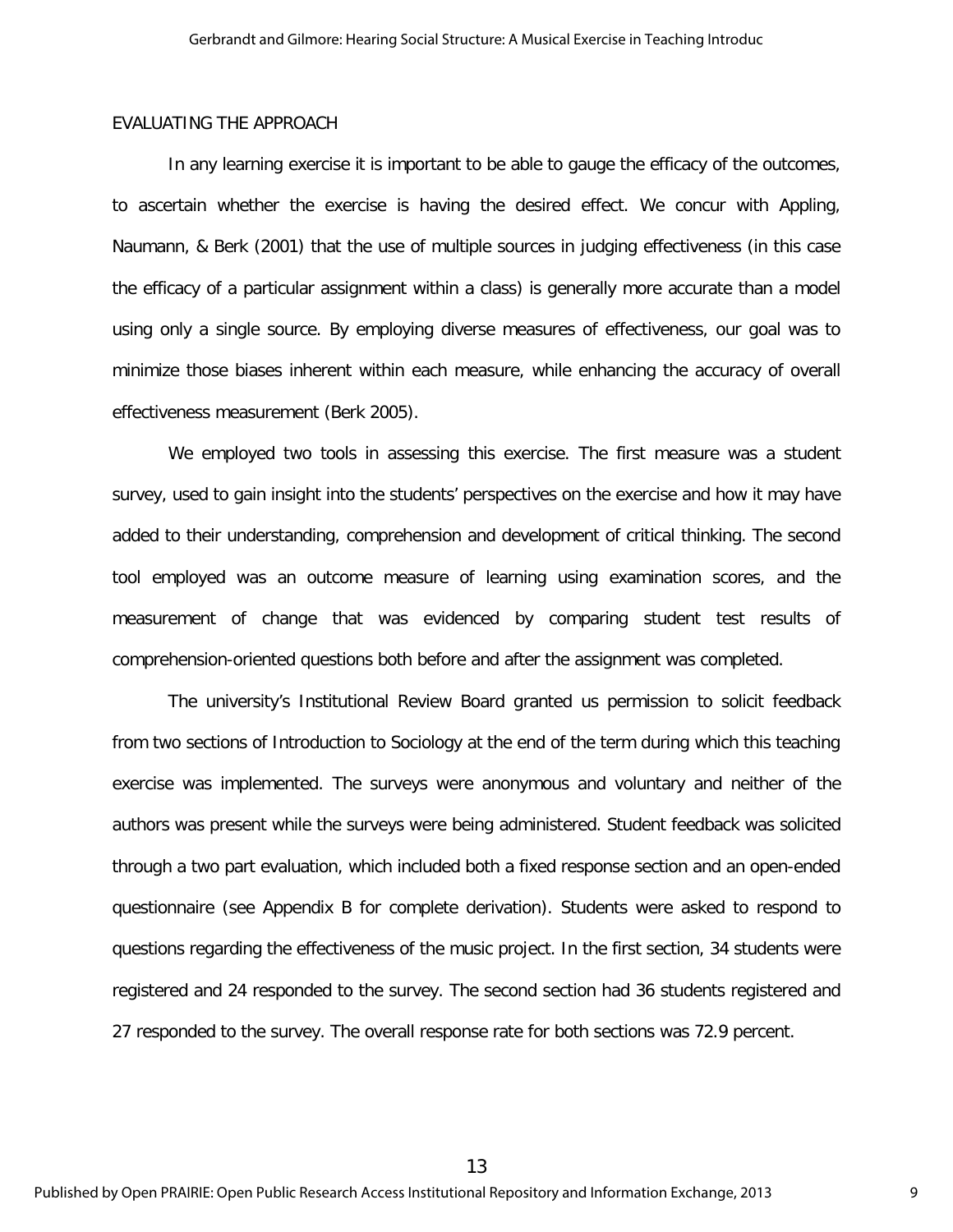In choosing the assessment measures, student surveys can be one of most useful tools of measuring the effectiveness of a classroom exercise. There are benefits to measuring the effectiveness of an exercise versus measuring the instructor's effectiveness. Evidence suggests that gender and race influences student evaluations of an instructor (Laube, Massoni, Sprague, and Ferber 2007). However, when evaluating a classroom assignment, that bias may be minimized by having the students evaluate the exercise using multiple measures (Clare and Aschbacher 2001). We were careful to craft the questions to provide some real measure of effectiveness of the assignment itself, rather than rating questions focused on teacher effectiveness.

In designing our survey, our decision in combining a more quantitative student rating output with the more qualitatively focused open-ended questionnaire is a methodological approach to leverage the strengths of both types of student response. Biggs (1996) noted that these kinds of assessments evince a deeper student understanding, and also demonstrate student's abilities to apply that understanding in a contextual way; precisely the kind of measure that would help us accurately assess our main objectives, particularly the advancement of critical thinking skills. Using a combination of fixed response scale-rating questions in conjunction with open-ended responses enabled a more detailed understanding of students' responses and also helped to measure the assignment's effectiveness in reaching our main objectives.

The fixed response data was summarized by simply assigning an average score to each question, while the open ended questions required additional analysis. Taking the open-ended question results as a whole narrative, we utilized a simplified grounded theory technique (Gerbrandt 2007) where we coded for emergent themes within the students' responses. Unlike the formal inductive methodology introduced by Glaser and Strauss (1967) we utilized only the

14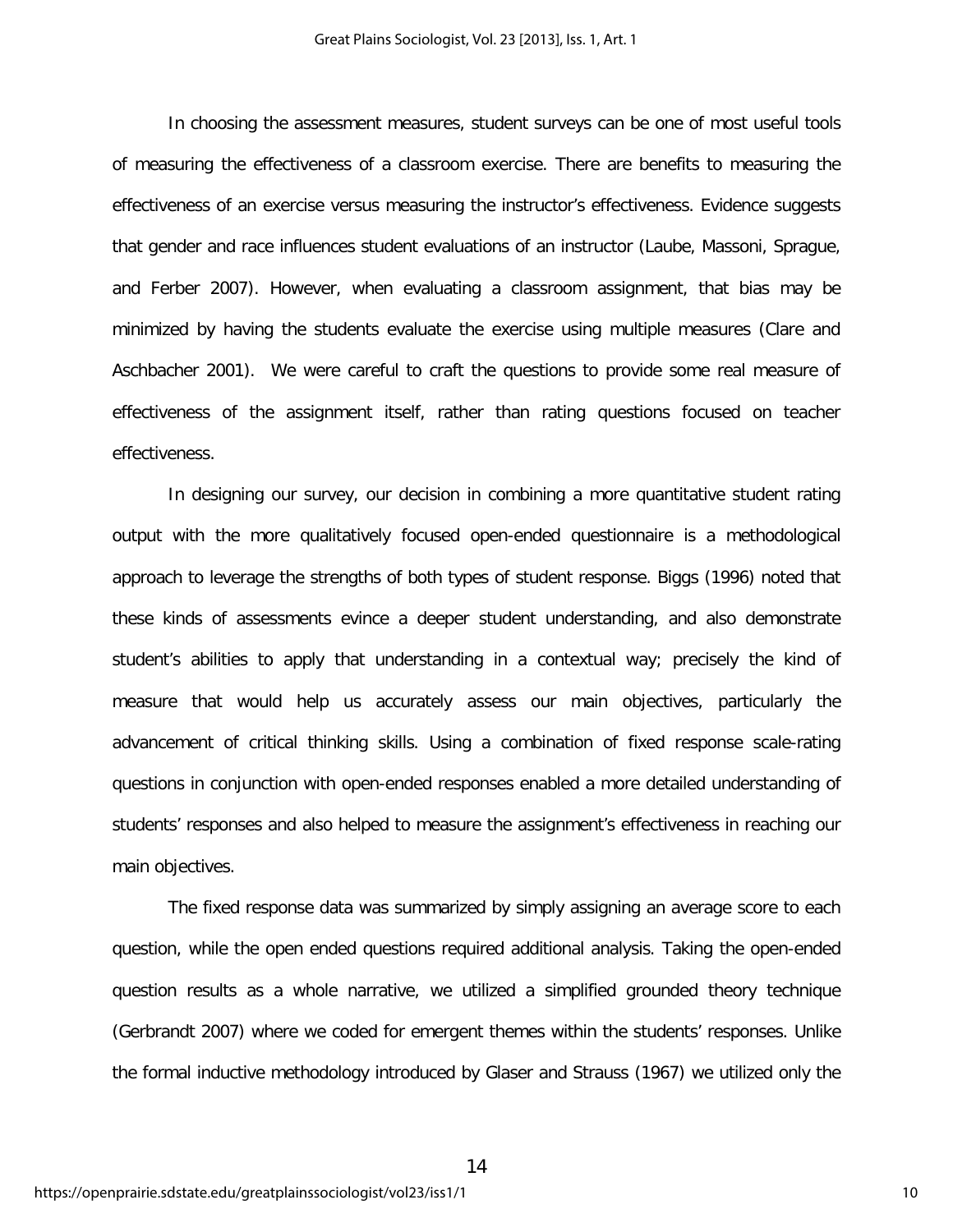#### Gerbrandt and Gilmore: Hearing Social Structure: A Musical Exercise in Teaching Introduc

mapping techniques to categorize the open-ended answers into themes. We detail the results of these surveys, followed by examination scores and teacher observations in the Findings and Reflections from Students section.

Comparing the test scores between the mid-term and the final was the other measurement of student learning outcomes. While test scores are not a complete measure of student learning, they do provide a separate independent evaluation that adds an important dimension to the survey results. Theall and Franklin (2001) found high correlations between the ratings that students provide (similar to the ratings from the fixed-response portion of our student survey) and their test scores, making student testing outcomes a good assessment match to the previously discussed student survey. This measure was focused to assess two of our three main objectives: improvement in comprehension of social structures and issues, and development of student's critical thinking skills. In order to develop this measure as an effective indicator of those objectives, the instructor crafted both mid-term and final examinations as a combination of knowledge-based questions and comprehension focused queries.

The completion of the research papers and the music presentations given by the students occurred in between the timing of the two exams. The mid-term was scheduled about seven to eight weeks into the term. After the mid-term, the student presentations began, and continued until approximately one week prior to the final, at the end of the term. This timing of mid-term and final exams offered an opportunity to gauge the impact these presentations and their preparation had on student learning, since the presentations occurred in between the two assessments. The final exam was designed similarly to the mid-term exam, but assessed the latter half of the text and lectures. Each exam had a series of multiple choice, true/false, fill in the blank, and short answer essay questions. Each exam was created to reflect the same measure of cognitive challenge (Clare and Aschbacher 2001). In particular, test scores were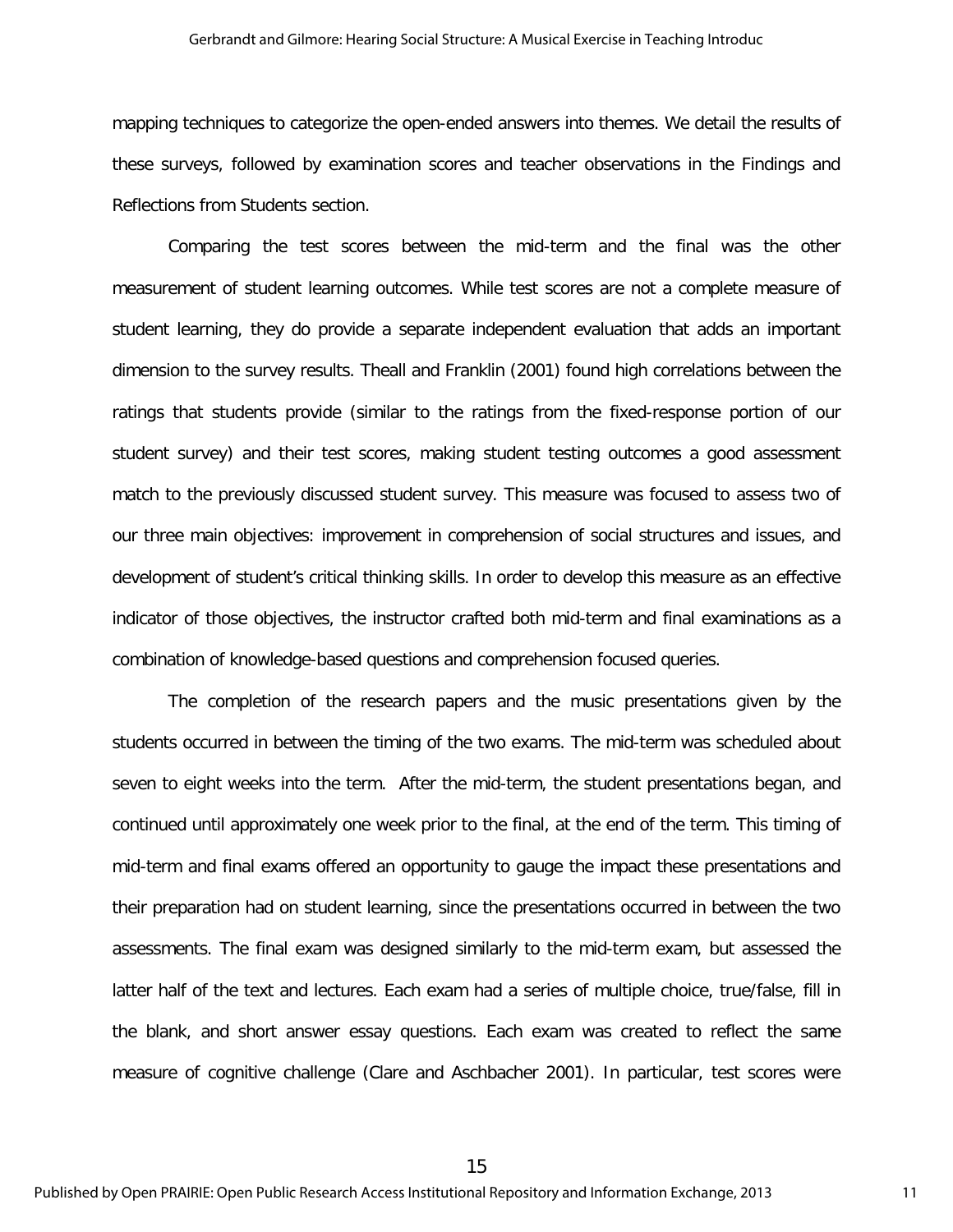examined not only for overall achievement, but also by separate assessment comparison of knowledge-based questions from the book and lectures; those questions that measured comprehension, and the ability of students to apply their critical thinking.

To analyze this data, the instructor coded all the questions in both exams as either knowledge-based or structurally-oriented comprehension questions. Ten questions were part of the comprehension question group in each exam, with at least three fill in the blank or short answer essay questions included in that group. These questions were graded according to a rubric designed to focus on comprehension of the concepts, and ability of students to apply their understanding of social structures (see Appendix C).

## FINDINGS AND REFLECTIONS FROM STUDENTS

## Ratings and Themes from the Survey

As previously elucidated, one of the components of the survey included a series of fixedresponse questions. When asked to rate the effectiveness of the student teaching presentations at clarifying sociological concepts on a one to five scale (where one is least effective and five is most effective), a full 80 percent of students responded with very effective or most effective (fours and fives). Although students felt that the research paper portion of the exercise was not as effective as the presentation at clarifying sociological concepts, 69 percent still reported that this aspect of the project was very effective or most effective. Nevertheless, having a majority of students come to the realization that writing a paper was an effective means of enhancing their own education was significant. As one student recalled, "When writing the paper I learned how to relate sociological problems with how I feel but also based on fact instead of uneducated opinion."

Students were also asked to rate their conscious awareness of social structure before and after taking Introduction to Sociology on a similar one to five fixed response scale (where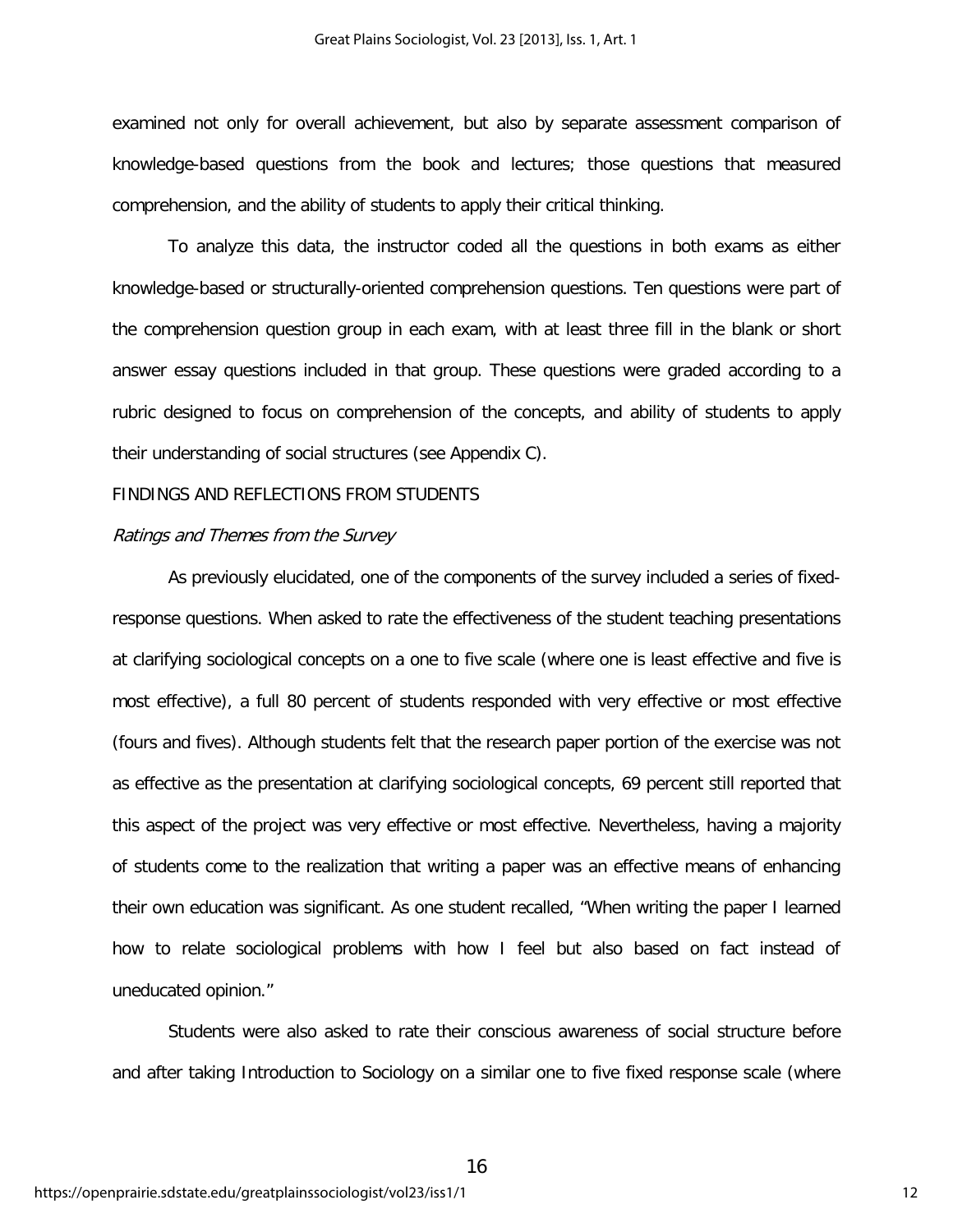one is no awareness and five is highly aware). Altogether, 57 percent of students responded that they had no awareness or very little awareness of social structure before taking Introduction to Sociology. Conversely, fully 96 percent (49 of 51 respondents) indicated that they were very aware or highly aware of social structure after engaging in this exercise.

Using the modified-grounded theory technique mentioned previously, we examined student responses to the open-ended questions from the second half of the survey, looking for emergent themes. The first theme was quite evident because of the number of students who mentioned it. Of the students sampled, 62 percent wrote that this exercise aided their comprehension of sociology. One student summarized the theme of many comments by saying, "It [the music presentation] was helpful because it allowed me to associate sociological issues with songs. This will make it easier to retain the knowledge beyond this course." This was affirmed by another student who said, "The presentations of the other students greatly reinforced many concepts that we learned in class. The presentations linked sociological concepts with actual lives - which helps me to remember."

Many students reported that they became conscious of the social problems presented by their peers. In response to the survey question "Explain the impact (if any) the teaching presentations from the other students had on you," one student replied that "This made me more aware of my peers concerns." Another student responding to the same question remarked that, "It allowed me, for five to ten minutes, to walk in the shoes of my classmates, to know what issues are of concern to them." In fact, several students mentioned that the project enabled them to relate course material beyond just their own lives to the lives and experiences of their classmates and thereby reevaluate previously held beliefs about themselves and others. As Browne and Freeman (2000:307) said, "Understanding the importance of multiple perspectives and of context is obligatory for critical thinking because it prevents premature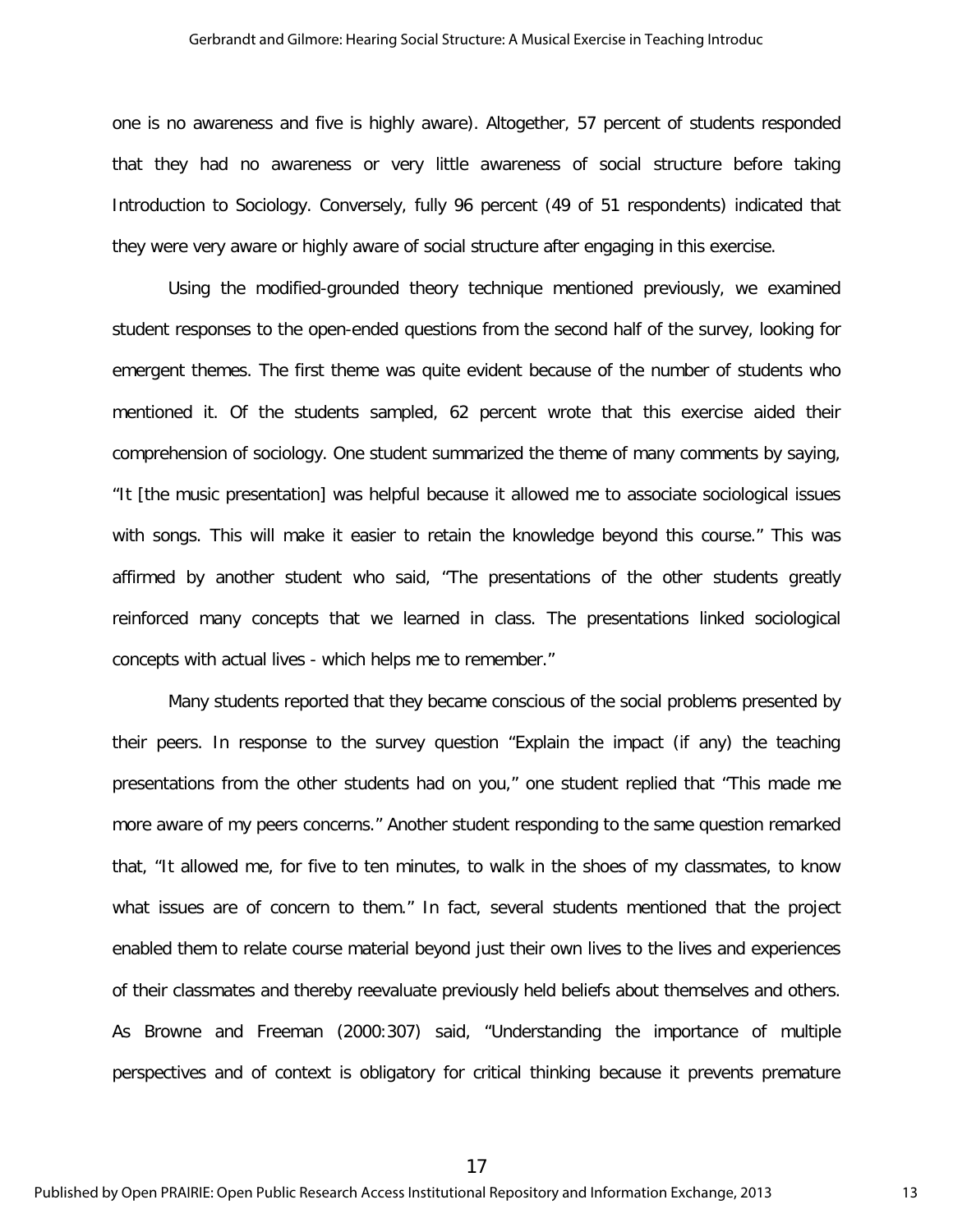commitment." This effect was especially apparent and viable when detailing painful issues surrounding social inequalities. In a region such as ours, where discourse around racial inequality has been tacitly silenced, the following comment as a response to the survey question, "Is there anything else you would like to add," was noteworthy:

I believe after taking this class I am much more aware of racism. I didn't believe I was racist but now it is clear to me that I am. It showed me I was raised to be racist, expected to be racist, and frowned upon by my closest piers [sic] if I wasn't racist. Very good class! Presentations discussed important issues.

Some comments clearly point towards the presentations having a personal proxy effect, enabling students to share and discuss deeply felt issues by allowing the artist and song choice to speak for them. This was especially evident in issues of race. As one student said, "You can't talk about race around here without it getting personal, but in my song [presentation] it wasn't me, it was this cool old school rapper." As student presenters began the discussion and fielded questions immediately following the song, many seemed to feel more able to express their own personal experiences as they related to the social structure under discussion. Although there is typically reluctance among students in divulging any personal, deeply felt convictions about social issues, the students presenting exhibited very little of this reluctance when they allowed the song to initially 'speak' for them. The authors believe that the vehicle of music aides this personal proxy effect, and alleviates some of the normal reticence experienced by students.

This proxy effect also appeared in issues of gender and class as well. For example, a pair of students presented the song, "If I Were a Boy," by Beyoncé, which deals directly with gendered double standards. In response to the survey question, "Is there anything else you would like to add," one of the students remarked, "I tried talking to guys about gender stuff I learned in this class, but it was always turned back to me, like there was something wrong with me. But when Beyoncé said it, well, they listened; what guy doesn't pay attention to Beyoncé!"

18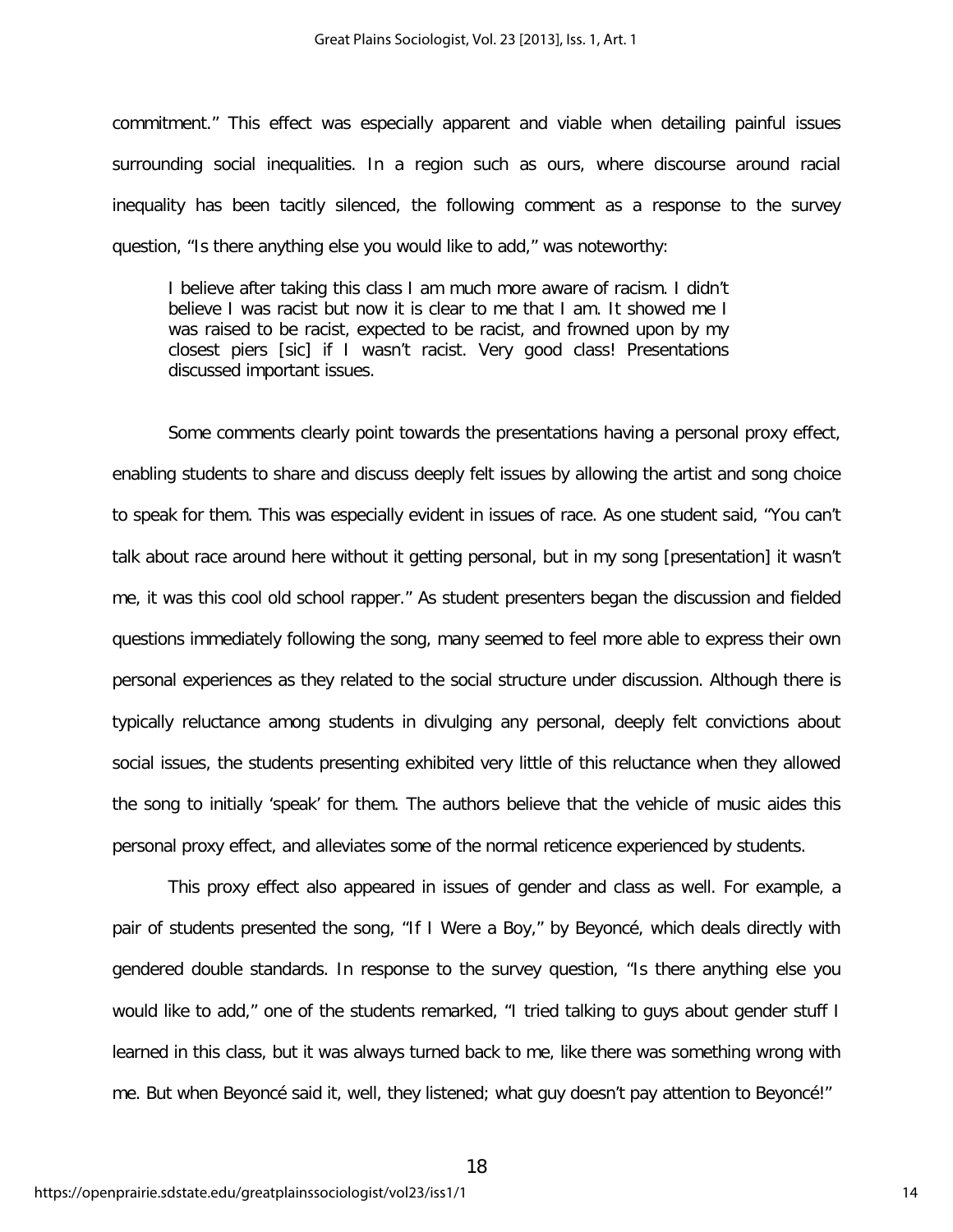Overall, student responses affirmed that the exercise aided students in the process of demystifying the dominant social relations, a process that, as Gramsci (1971) pointed out, is crucial to an inclusive pedagogy. By allowing the students to use music as a biographical proxy, the presenters created a learning environment that allowed other students to more easily connect the personal to social structure, thereby using individual empathy as a bridge for students to reach a deeper, more direct connection with the issues being addressed.

## **Testing**

Student learning outcomes were also evidenced by the improvement in scores from midterm to final exam among the students. As a measure of comparison, we calculated the percentage of correct scores for both knowledge-based questions and structurally-oriented comprehension focused questions from raw test scores, but particular attention was given to the answers that required awareness of social structures before and after the music exercise. After analysis, we found that the results of the knowledge based questions actually decreased slightly (-1.1 percent) from the mid-term to the final exam. However, the assessment showed a marked increase of 10.13 percent on the results of the comprehension question responses.

A comparison of their mid-term and final exam scores also showed an improvement in their ability to illustrate a clear and accurate understanding of social structure. For example, one of the midterm structurally-oriented questions asked students to "Compare and contrast social differentiation and social stratification." The students (in aggregate,  $N = 64$ ) scored 54.2 percent on the question, using the rubric previously mentioned. Conversely, one of the similar final exam questions was "Provide an example of past-in present discrimination," where students scored an improved 68.8 percent on this question. On the final exam, the students were more able to provide concrete answers drawn from their own research papers and particularly from the other students' presentations. The fact that many students used concrete examples from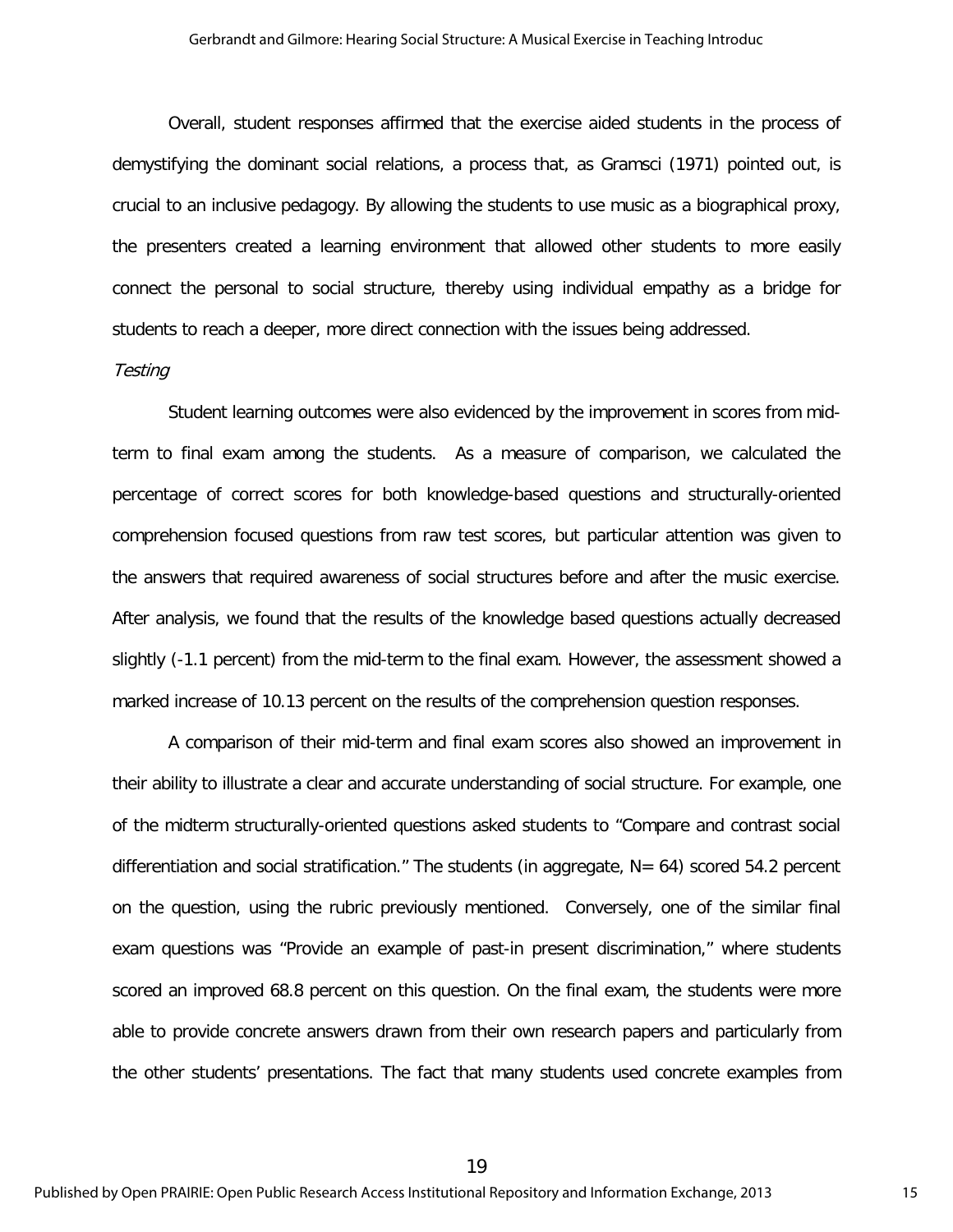other students' presentations in their final exam suggests not only an improvement in comprehension, but also a recognized advancement in their critical thinking skills. While we are not permitted to expose any individual student's answer, the student's use of sociologically focused language in answering this and other final exam questions pertaining to comprehension of social structures points toward an improvement in their understanding, as well as an improvement in the student's critical thinking skills. While this increase does not identify the source of improvement, the student responses, particularly on the short essay answers on the final exam, demonstrate a heightened awareness of sociological structure, which is a primary focus of the music presentations.

#### Improved Communication

The authors observed a noticeable change in communication between the instructor and students, as well as the improved communication between students, upon completion of this exercise. Before this assignment was implemented, the instructor witnessed very little voluntary discussion about race, class, or gender before, during, or after class. In contrast, after this assignment was implemented the willingness to breach these sometimes difficult topics and issues was noticeably improved. In essence, this assignment helped to pave a way for the students to discuss more structural and sensitive topics in ways that were both constructive and instructive. While not used as a measure of assessment, these observations further describe the improvement in interactions between students and between student and teacher after this exercise was completed.

## APPLICABILITY AND LIMITATIONS

This was an ideal exercise for relatively small Introduction to Sociology classes. Even so, the time commitment required for the teaching presentations prevents this exercise from being directly executed in large classrooms. In order to reproduce this exercise, the feasible class size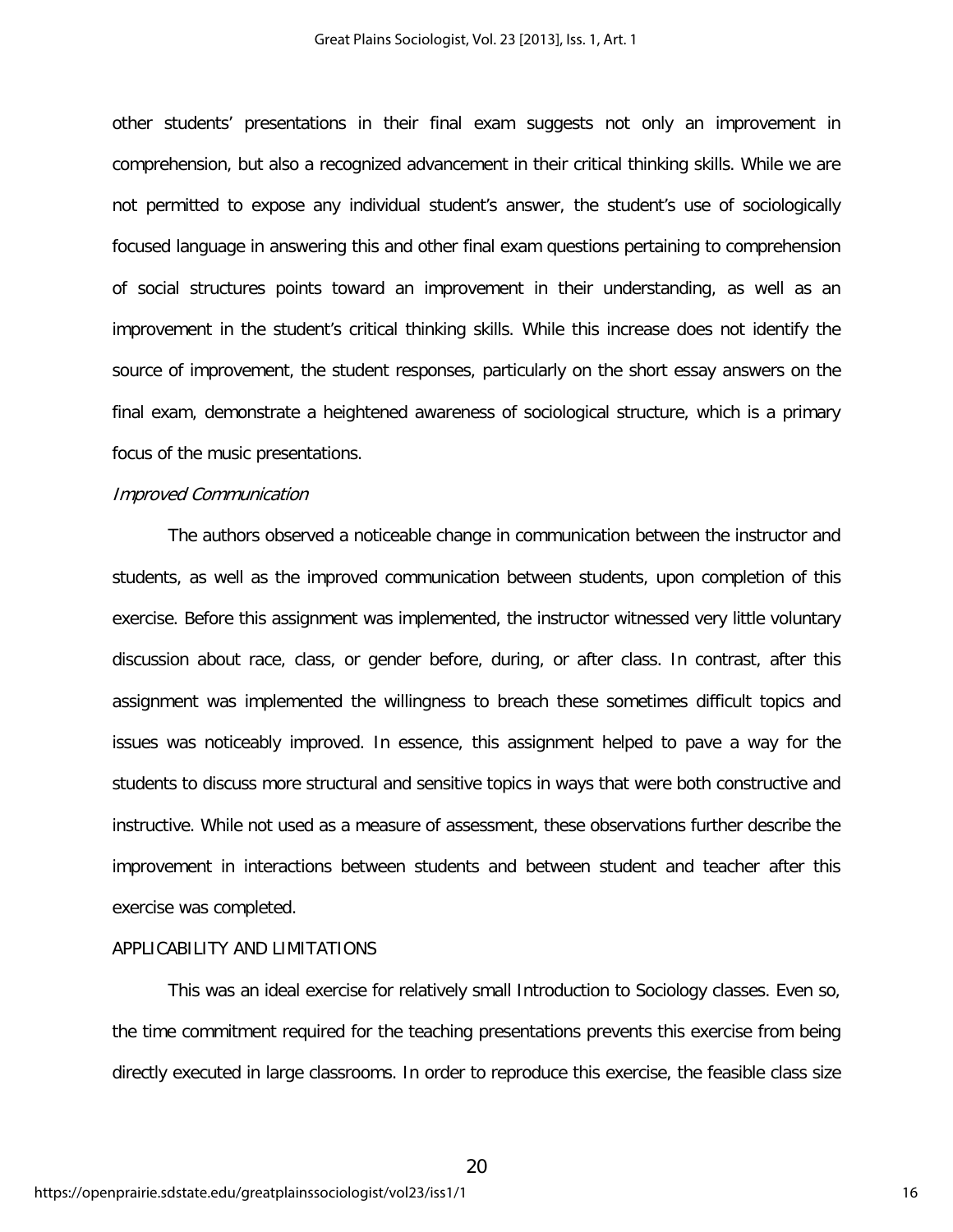#### Gerbrandt and Gilmore: Hearing Social Structure: A Musical Exercise in Teaching Introduc

is recommended at forty students or less. However, modifications to this exercise in order to accommodate larger classes may be tenable. Large classrooms of students could, for example, be grouped into smaller heterogeneous sections.

The research paper is another element that requires additional focus. We found that at least one face to face meeting between instructor and student to discuss song choice and the social issues involved, together with the review of the student research paper before presentation, required considerable time resources from the instructor. While guiding students through research is labor intensive, one possible way to alleviate some of the time investment for both students and the instructor would be to take the students to the library early in the semester and have a librarian explain how to use academic search engines.

In earlier incarnations of this exercise, students were given the opportunity to present their findings without approving their research paper beforehand. This resulted in some students presenting personal favorites, and expounding on the song, rather than doing sociological analysis. We are convinced that the research portion of the project was vital for its overall success. As one student commented, "Just hearing it in lecture is one thing, but to have to go out and actually find the truth in the material for yourself really brings it into perspective." Even with these safeguards in effect, however, we still had three students among the two classes cited who used the opportunity of an audience to espouse their ideological opinions. Instead of stopping the student in mid-presentation, this instructor waited until after the presentation to deconstruct the difference between ideology and science. We have to admit that these were scary moments, but these are the risks an instructor takes whenever an inclusive pedagogy is initiated. These moments however did become teaching opportunities because many students admitted during those discussions that they had not really thought about the difference before learning sociology.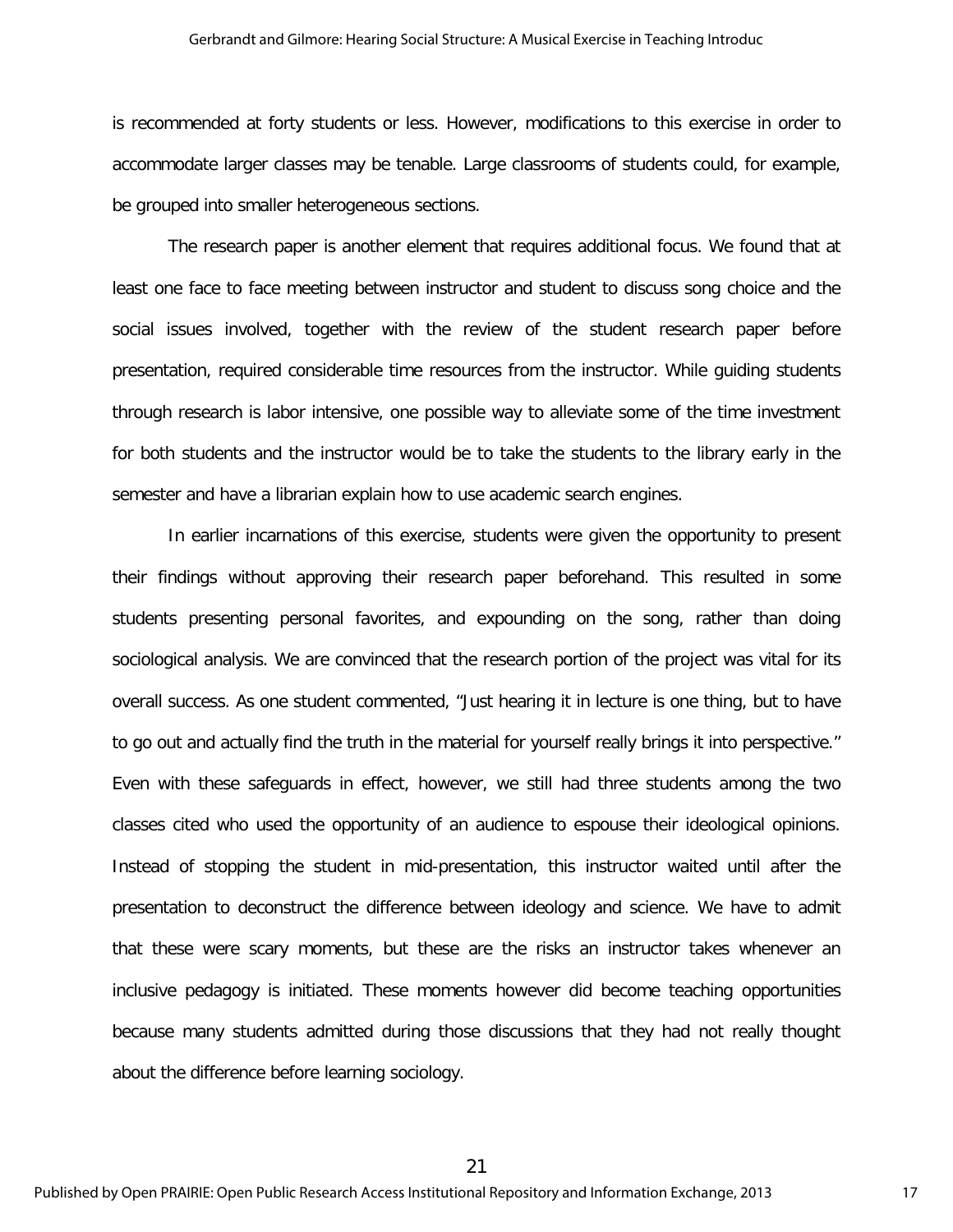Additionally, there is a potential for problems at the end of the student presentations. If left unguided, we found that students would occasionally discuss their subject endlessly, and sometimes veer off topic. It is important that the professor maintain engagement during the class discussion to keep the class on topic and on schedule. While it was heartwarming to witness high levels of interactions between students, a call must be made at some point in the question and answer period to end the presentation.

Finally, there is the occasional problem of paralyzing stage fright for some students. In each class, the instructor experienced at least one student who was virtually petrified at the thought of getting up in front of the class. Although these situations were rare, and certainly not encouraged, there are some students who would ultimately elect to fail the class, rather than present in front of their peers. These students were allowed to give their presentations directly to the instructor as a stepping stone to presentations with a wider audience. This possibility, as well as the others mentioned need to be anticipated, so that the instructor has a plan before they occur.

## CONCLUSION

Our goal was to create an assignment that would inspire students to grasp a greater level of understanding of social structure, to increase both the level and quality of communication between the students and the instructor, and to advance and develop their critical thinking skills, particularly in relation to sensitive social issues. At the outset, we intuitively understood through our own lived experiences that music had the potential to inspire empathy and breach boundaries. This was also the case for students. Music is emotionally compelling in ways that no textbook or lecture from an instructor can approximate. The medium can be just as important as the message. When applied in the classroom in a way that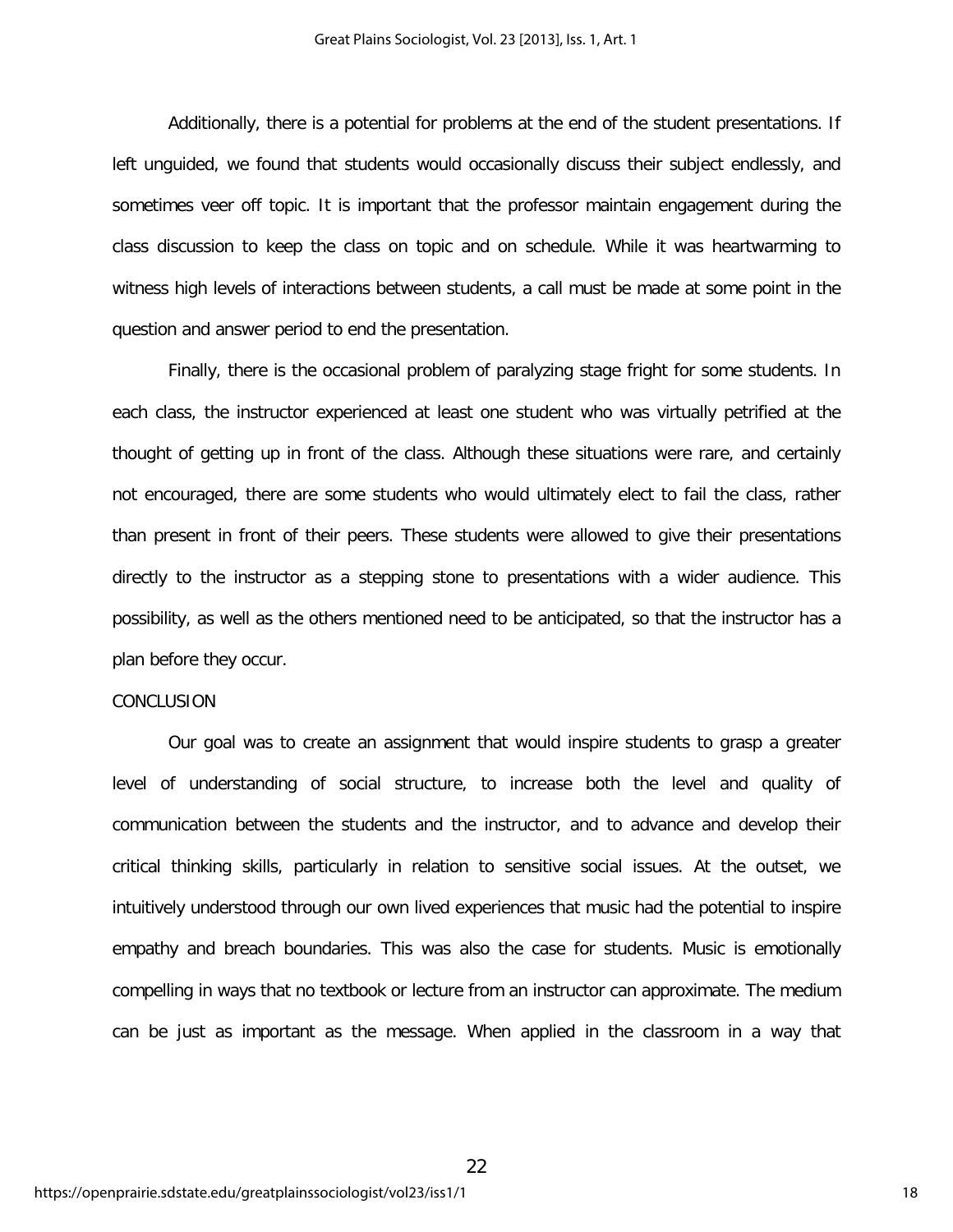incorporates scholarly texts with the knowledge and expertise of the instructor, the result is a dynamic introduction to sociology that substantively links everyday life to academic discourse.

We were very satisfied with the overall outcomes of the project. Using music as a biographical proxy in an exercise such as Hearing Social Structure encourages students to momentarily suspend and reconsider their possible distrust and apprehension towards a sociological approach by allowing students to learn from not only the instructor, but one another as well. This effectuates an environment where students become producers of knowledge and, by design, legitimizes their experiences and researched ideas as sociologically valuable. This proxy effect of music allows students to self-disclose as much or as little as they feel comfortable. Regardless of how much biographical content each student chose to disclose, each became an active participant in the learning process. The assignment highlights the historical and structural context of their lives through music thus making it easier for them to make the pivotal connections between lived experiences and social structures that is the crux of a sociological imagination.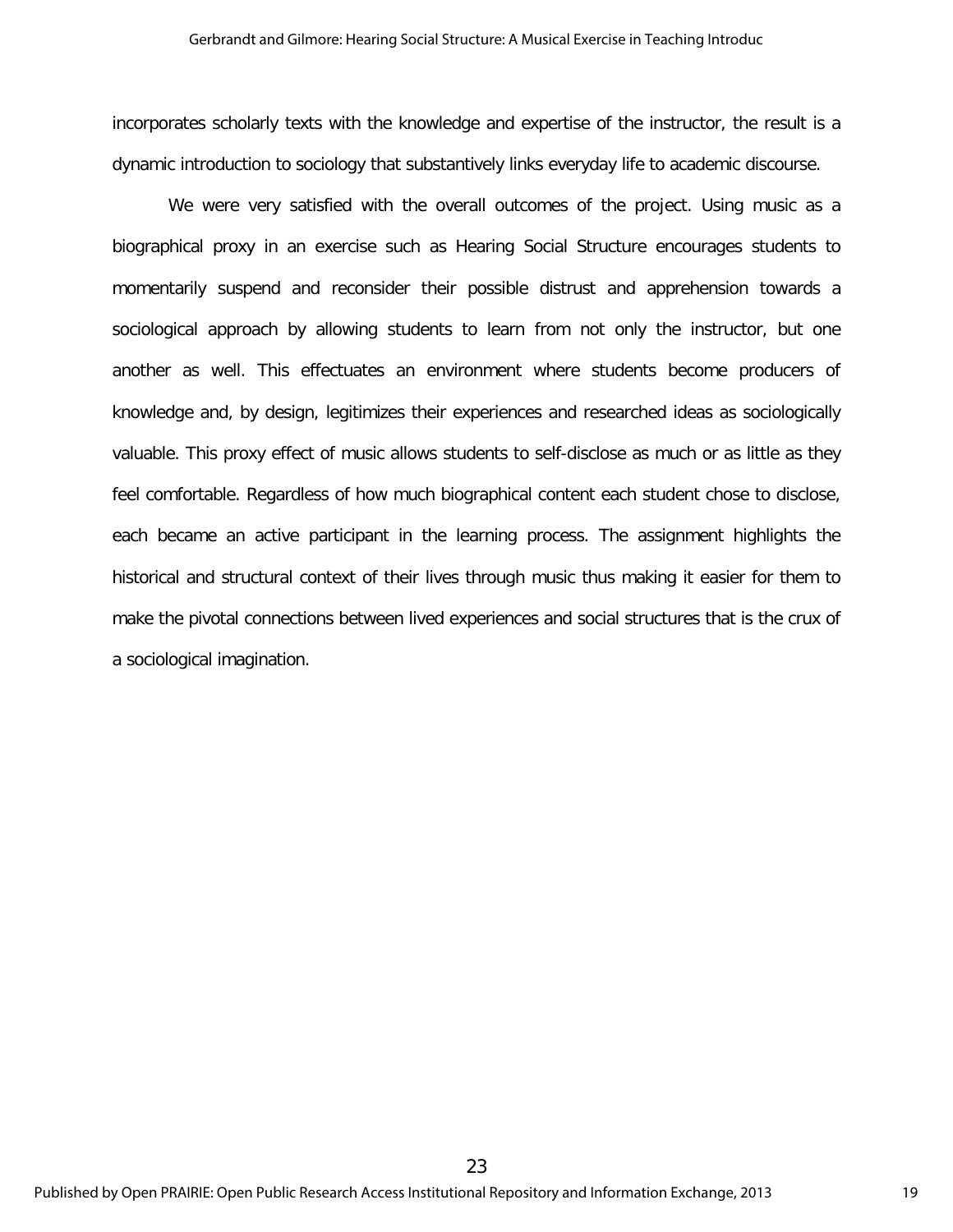## REFERENCES

- Ahlkvist, Jarl A. 1999. "Music and Cultural Analysis in the Classroom: Introducing Sociology through Heavy Metal." Teaching Sociology 27(2):126-144.
- Ahlkvist, Jarl A. 2001. "Sound and Vision: Using Progressive Rock to Teach Social Theory." Teaching Sociology 29(4):471-482.
- Albers, Benjamin D. and Rebecca Bach. 2003. "Rockin' Soc: Using Popular Music to Introduce Sociological Concepts." Teaching Sociology 31(2):237-245.
- Appling, S.E., P.L. Naumann, and Ronald A. Berk. 2001. "Using a Faculty Evaluation Triad to Achieve Evidence-Based Teaching." Nursing and Health Care Perspectives 22:247-251.

Berk, Ronald A. 2005. "Survey of 12 Strategies to Measure Teaching Effectiveness." International Journal of Teaching and Learning in Higher Education 17(1):48-62.

- Biggs, J. 1996. "Assessing Learning Quality: Reconciling Institutional, Staff, and Educational Demands." Assessment and Evaluation in Higher Education 21:5-15.
- Browne, M. Neil and Kari Freeman. 2000. "Distinguishing Features of Critical Thinking Classrooms." Teaching in Higher Education 5(3):301-309.
- Clare, Lindsay and Pamela R. Aschbacher. 2001. "Exploring the Technical Quality of Using Assignments and Student Work as Indicators of Classroom Practice." Education Assessment 7(1):39-59.
- Elterman, Howard. 1983. "Using Popular Music to Teach Sociology." Teaching Sociology 11(4):529-538.
- Gerbrandt, Roxanne. 2007. "Exposing the Unmentionable Class Barriers in Graduate Education." PhD dissertation, Department of Sociology, University of Oregon, Eugene, OR.

Glaser, Barney G. and Anselm L. Strauss. 1967. The Discovery of Grounded Theory: Strategies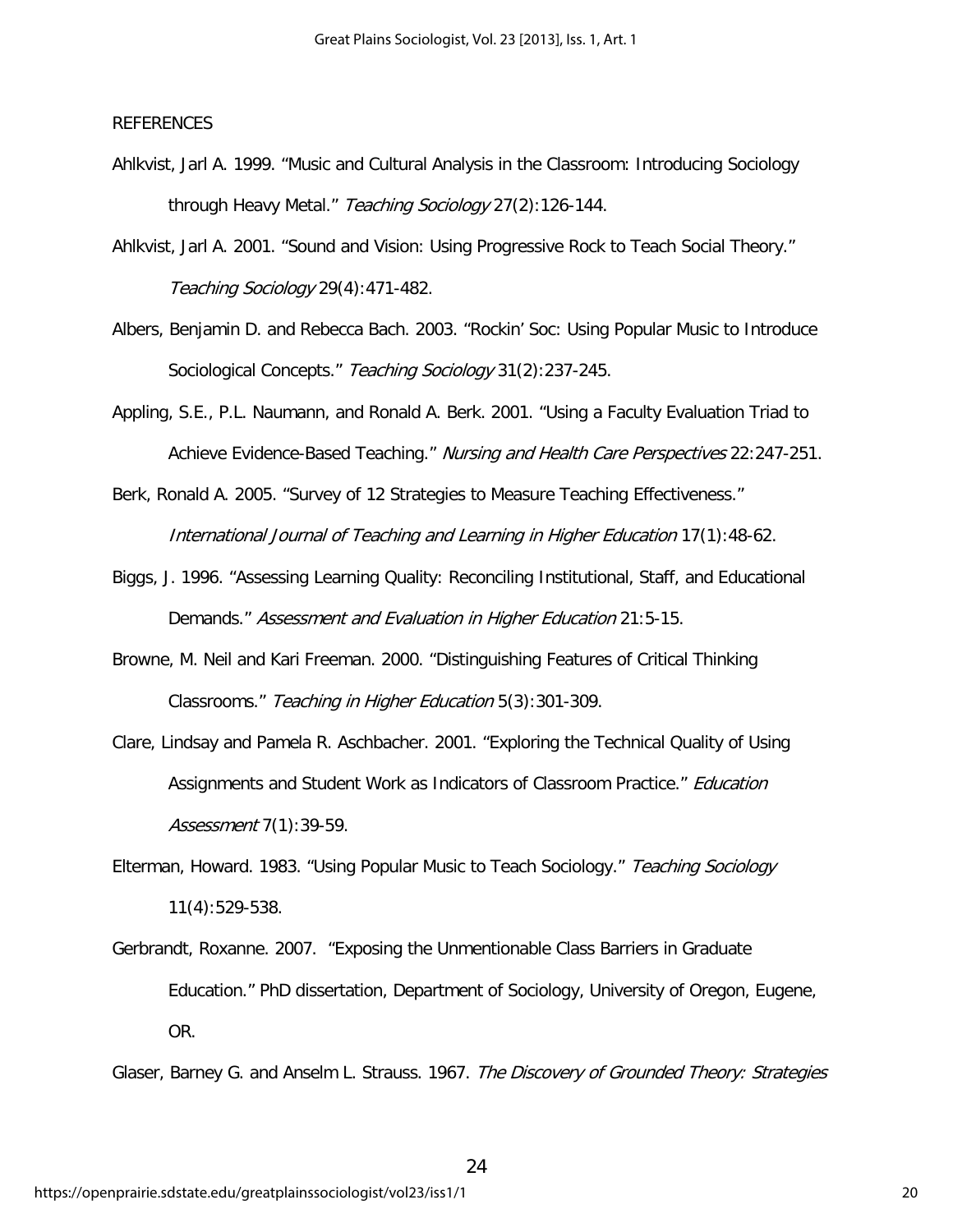for Qualitative Research. Chicago, IL: Aldine.

- Gramsci, Antonio. 1971. Selections from the Prison Notebooks. (Q. Hoare & G. Nowell Smith, Eds. and Trans.) New York: International.
- Grauerholz, Liz. 1999. "Creating and Teaching Writing-Intensive Courses." Teaching Sociology 27(4): 310-323.

Knowles, Beyoncé. 2008. "If I Were a Boy." I Am… Sasha Fierce, Columbia Records.

- Laube, Heather, Kelley Massoni, Joey Sprague and Abby L. Ferber. 2007. "The Impact of Gender on the Evaluation of Teaching: What We Know and What We Can Do." NWSA Journal 19(3):87-104.
- Martinez, Theresa A. 1994. "Popular Music in the Classroom: Teaching Race, Class, and Gender with Popular Culture." Teaching Sociology 22(3):260-265.
- Martinez, Theresa A. 1995. "Where Popular Culture Meets Deviant Behavior: Classroom Experiences with Music." Teaching Sociology 23(4):413-418.
- Martinez, Theresa A. 1998. "Race and Popular Culture: Teaching African American Leadership Styles Through Popular Music." Teaching Sociology 26(3):207-214.
- Mayer, Jan. 1986. "Teaching Critical Awareness in an Introductory Course." Teaching Sociology 14(4):249-256.
- Mills, C. Wright. 1959. The Sociological Imagination. Oxford, UK: Oxford University Press.
- Muschert, Glenn W. 2006. "Pop Music in the Social Problems Classroom: Its Use to Illustrate Claims-making in a Juvenile Delinquency Course." Sociological Imagination 42(1):7-16.
- Ridgeway, Cecilia L. 1976. "Affective Interaction as a Determinant of Musical Involvement." The Sociological Quarterly 17(3):414-428.

Theall, M. and J.L. Franklin. 2001. "Looking for Bias in All the Wrong Places: A Search for Truth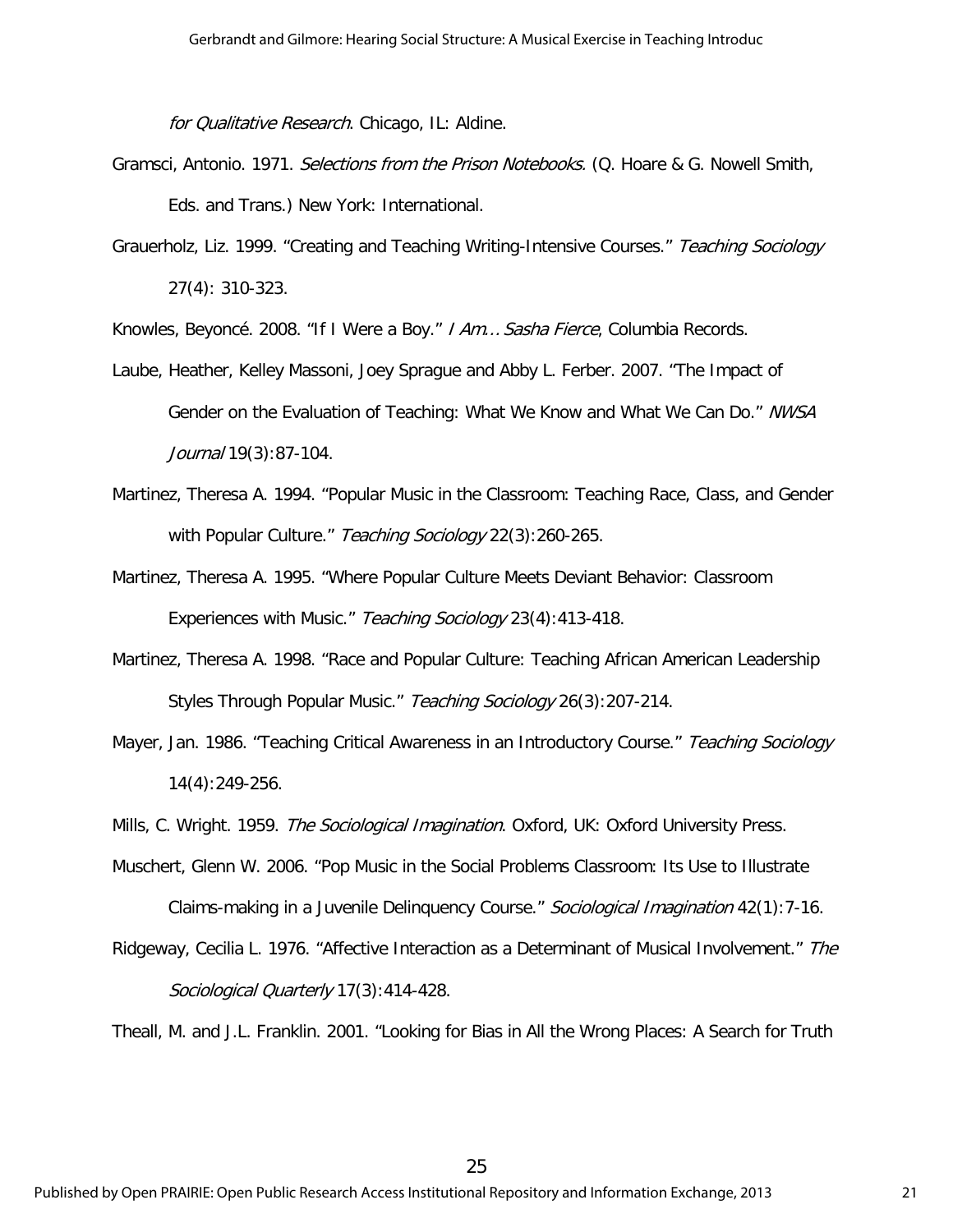or a Witch Hunt in Student Ratings of Instruction?" Pp. 45-65 in Student Ratings of Instruction: Issues for Improving Practice, edited by M. Theall and J.L. Franklin. (New Directions for Institutional Research 109). San Francisco: Jossey-Bass.

26

Walczak, David and Monika Reuter. 1994. "Using Popular Music to Teach Sociology: An Evaluation by Students." Teaching Sociology 22(3):266-269.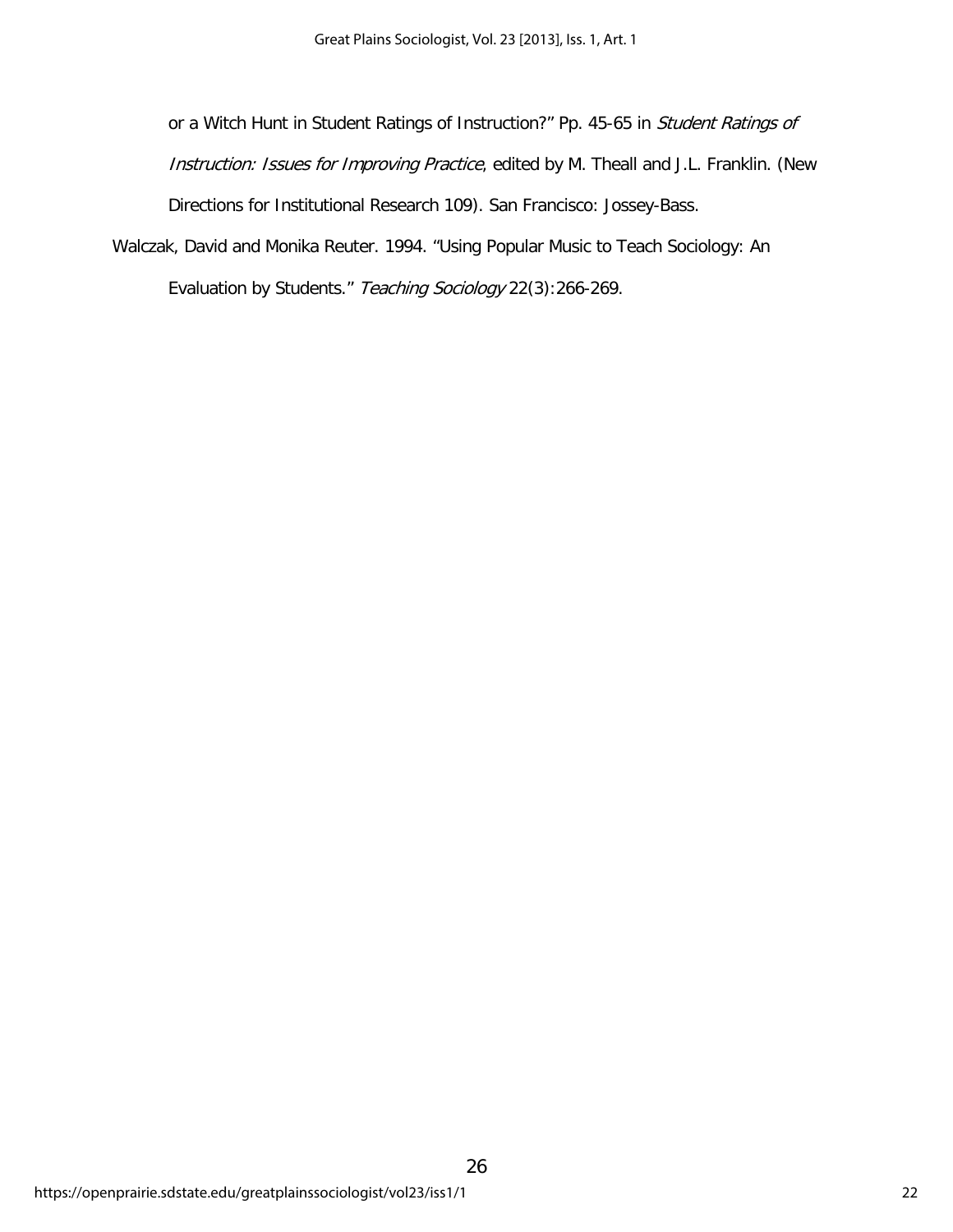### **APPENDIX A** Initial Written Instructions for Exercise

Hearing Social Structure: An Exercise of the Sociological Imagination

Pick a song that you feel describes or encompasses a challenge, problem, or concern of your everyday life. The song does not need to be analyzed on a literal basis. The song you choose could be a metaphor for your topic. You have creative license to interpret the song. Analyze the song with your sociological imagination: that is, link the personal issue/topic to larger social structures within society.

Meeting: Meet with me during office hours, or we can set another time during the first five weeks of the term. Bring your song choice, song lyrics, and ideas about the direction you like to take your research.

Presentation: You will have ten minutes as the teacher for this subject. An additional five minutes will be allowed after your presentation for questions and answers with the class. A maximum of five minutes should be used to play the song. Use your time wisely, (I will be keeping time for you) and use the sociological data from your book alone or in combination with outside sources to explain your topic, and how your music relates that topic. As an option, you may want to present the lyrics of the music, either as an overhead (Smart Board) or in hard copy for the class. Note: Outside sources must be from reliable articles or books. Government statistics are also acceptable. Please see me first if you have any doubt about the merits of outside readings.

Paper: You will also be required to complete a 4-5 page essay where you will discuss and analyze these issues. Include a copy of the lyrics in your paper, but do not count the lyric page(s), cover sheet, or reference page(s) in your 4-5 pages. Some possible topics to consider might include (but are certainly not limited to) your experiences with day care, police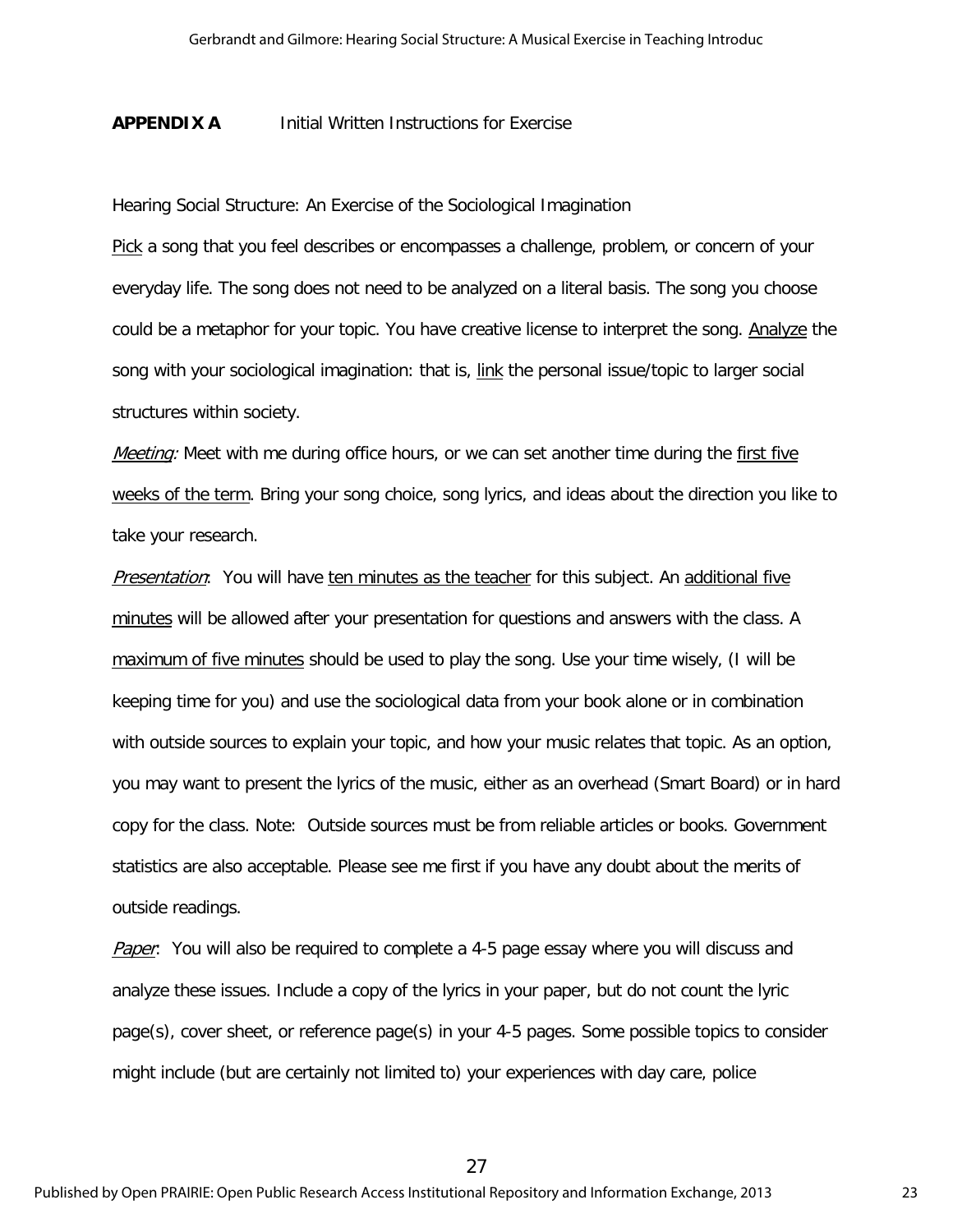harassment, crime, racism, sexism, classism, unemployment, low wages, experiences of education, or safety. Your biggest challenge in this paper will be distinguishing between sociological fact and uneducated opinion (hint: the majority of the grade you will earn for this assignment hinges on your ability to do this effectively). Your paper MUST be turned in to me to review for accuracy before your presentation time. The sooner you can complete and turn in your paper, the more time you will have to make any changes. A final version of your paper MUST be turned in to me at the time of your presentation. Be sure to keep track of the date you are teaching with your presentation. Due to time constraints, it will not be possible to forget and then present at another time. It is also acceptable, in fact interesting, if the same song is chosen by more than one person. A different angle and data on the same topic can be very useful to us as we are learning about the issues of interest to you.

The purpose here is not simply to describe your subjective experience but to ultimately link this experience to structural factors. However, this is your opportunity to allow your classmates to feel, through the music, the way you feel.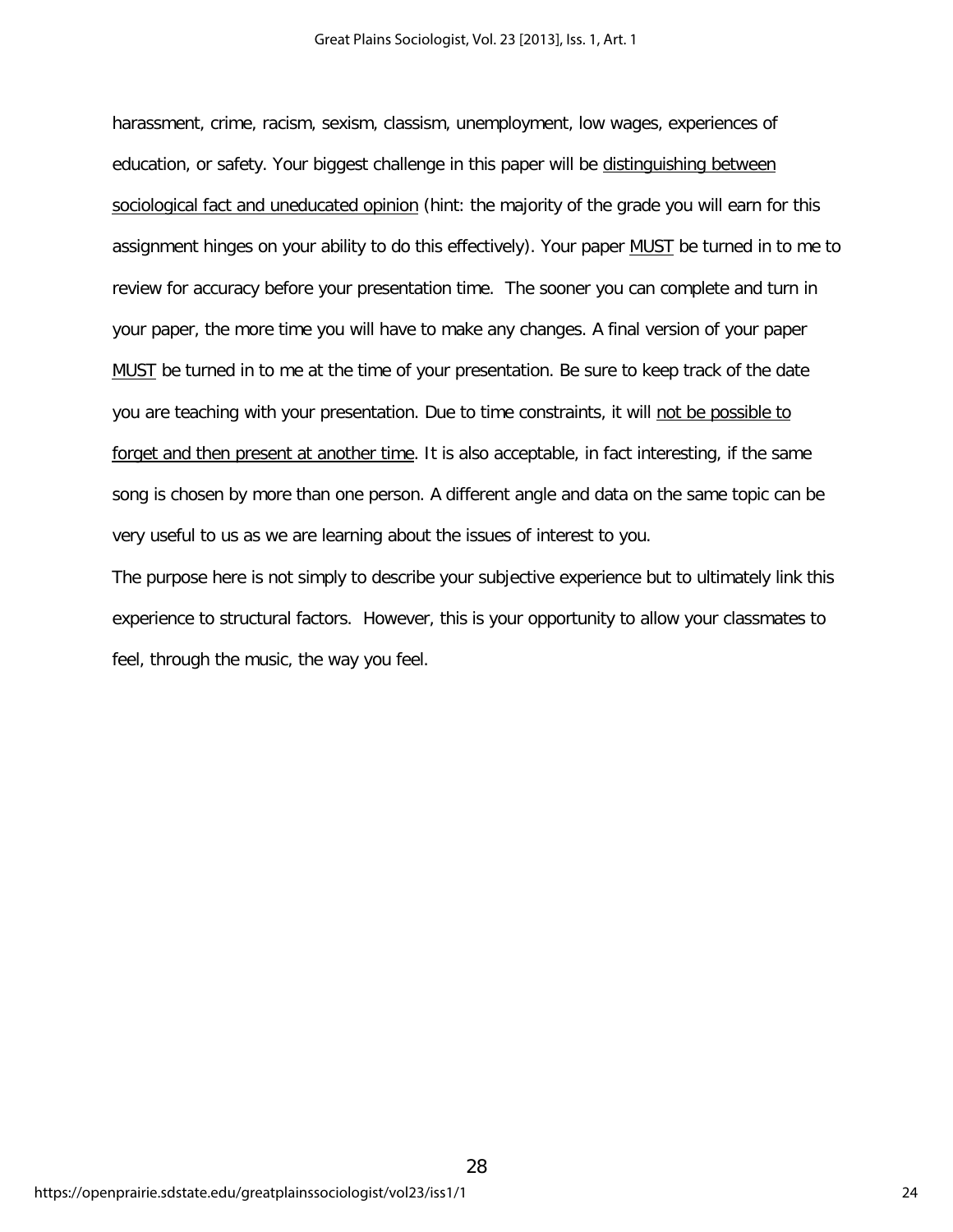## **APPENDIX B** Student Survey

1) What is your level of college education?

Freshman Sophomore Junior Senior Other (describe)\_

- 2) On a scale from 1 to 5 below, where 1 is least effective and 5 is most effective, rate how effective you feel that the teaching presentation exercise was at clarifying sociological concepts for you.
- 3) On the scale of I to 5 below, where I is least effective and 5 is most effective, rate how effective you feel the research paper was at clarifying sociological concepts for you.
- 4) On a scale of 1 to 5 below, where 1 is no awareness and 5 is highly aware, how would you rate your conscious awareness of social structure before taking Introduction to Sociology?
- 5) On a scale of 1 to 5 below, where 1 is no awareness and 5 is highly aware, how would you rate your conscious awareness of social structure after taking Introduction to Sociology?

One half of a page was given for students to answer the following questions:

- 6) Did the teaching presentation, writing the paper, and listening to the other student's presentations help you understand the sociological imagination?
- 7) Compare your conscious knowledge and awareness of social structure before taking Introduction to Sociology with your knowledge and awareness of social structure now.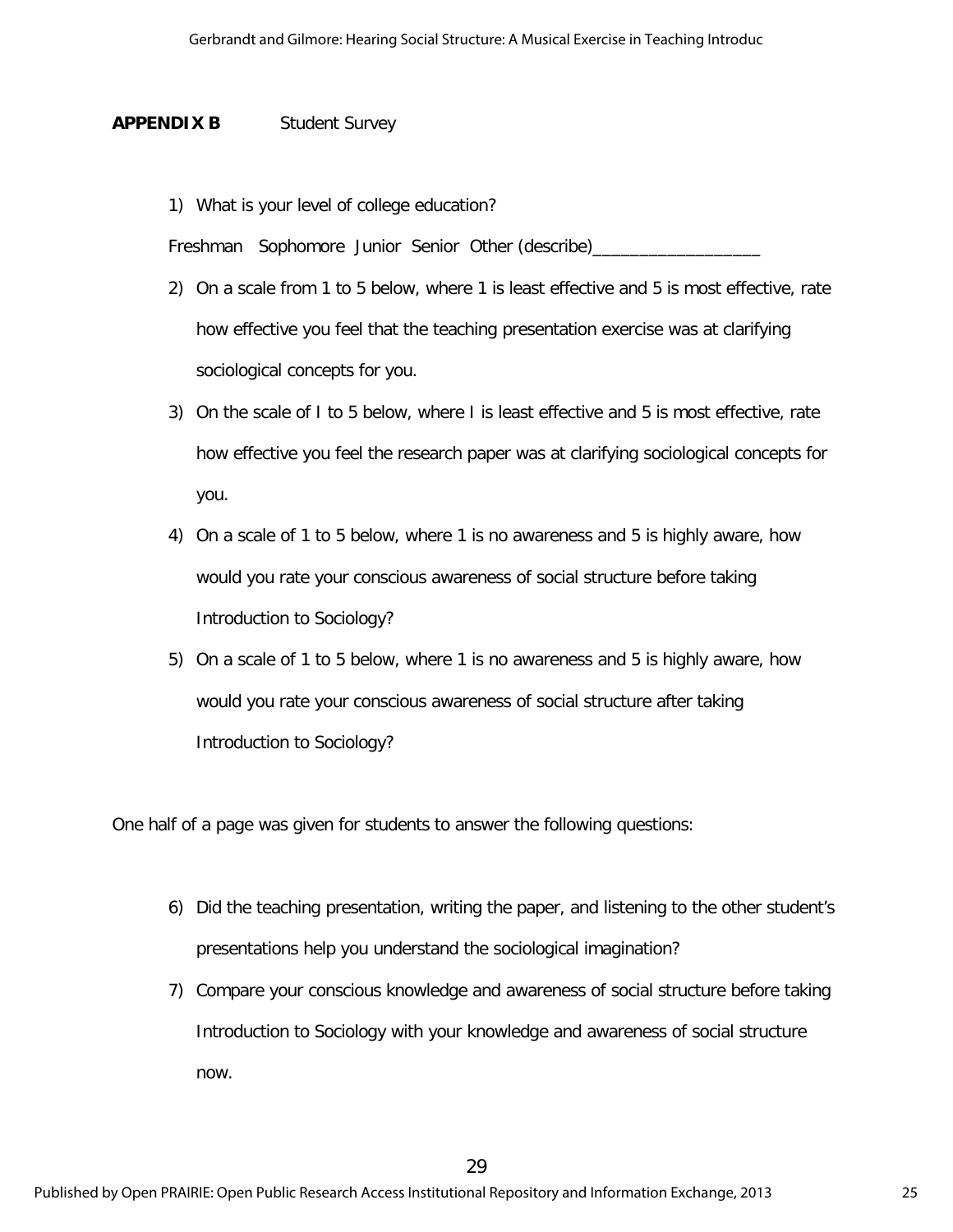- 8) Explain the impact (if any) the teaching presentations from the other students had on you.
- 9) What do you feel would make the exercises used in this class more effective at clarifying social structure and sparking a sociological imagination in future students?
- 10) Is there anything else you would like to add?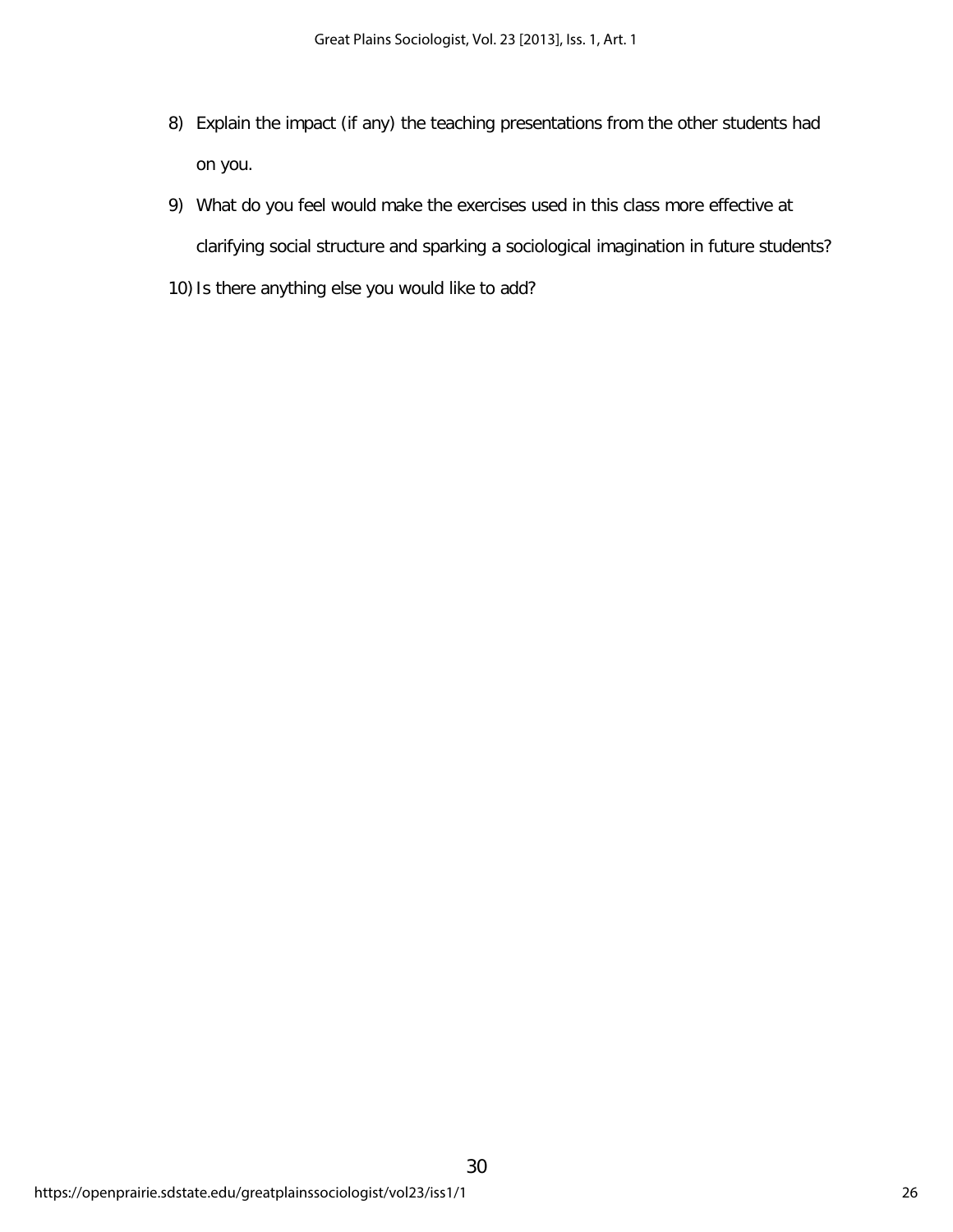## **APPENDIX C** Grading Rubric

Goal: To demonstrate an understanding of the link between biography, history and social structures.

## **4-Accomplished**

- Knowledge of the subject is accurate throughout.
- Demonstrates comprehension of the Sociological Imagination and illustrates with examples.
- Demonstrates a deep understanding of theoretical frameworks in order to explain contemporary social phenomena.
- Accurately describes social structures in depth and uses more than one strong example as a framework for analysis.
- Integrates and applies basic sociological concepts.

## **3- Competent**

- Shows clear comprehension of basic sociological concepts.
- Knowledge of the subject is accurate throughout except in minor details.
- Demonstrates comprehension of the Sociological Imagination, but uses weak examples.
- Uses theoretical frameworks to explain contemporary social phenomena, but understanding of theory is weak.
- Accurately describes social structure and using one strong example as a framework for analysis.
- Applies basic sociological concepts.